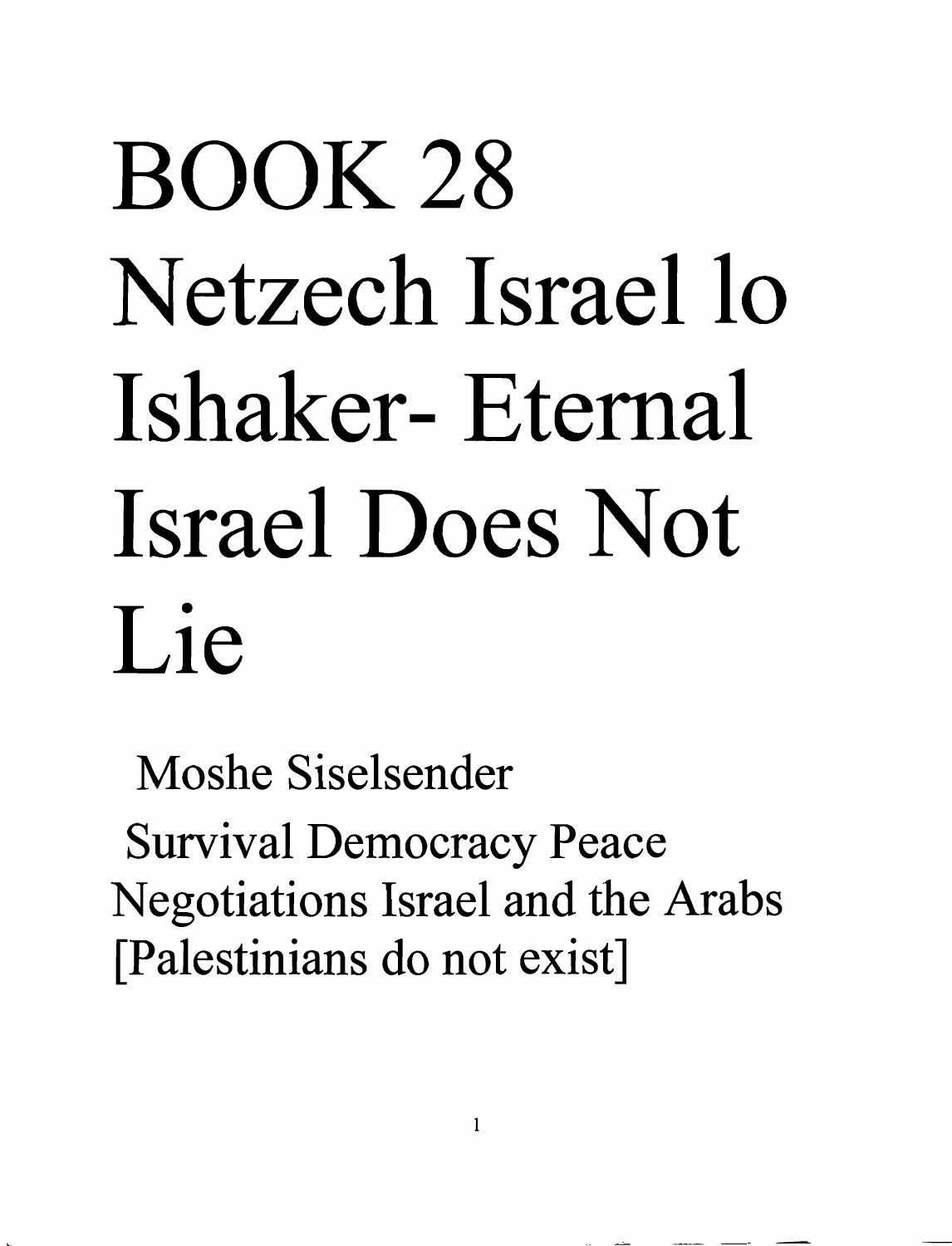I God lift my right arm and swear the following:

I God created the universe. I God created heaven and earth. I God created man /woman . I God gave man/woman free will . I God gave man/woman free will to elect to steal another's life wife husband land possessions personal property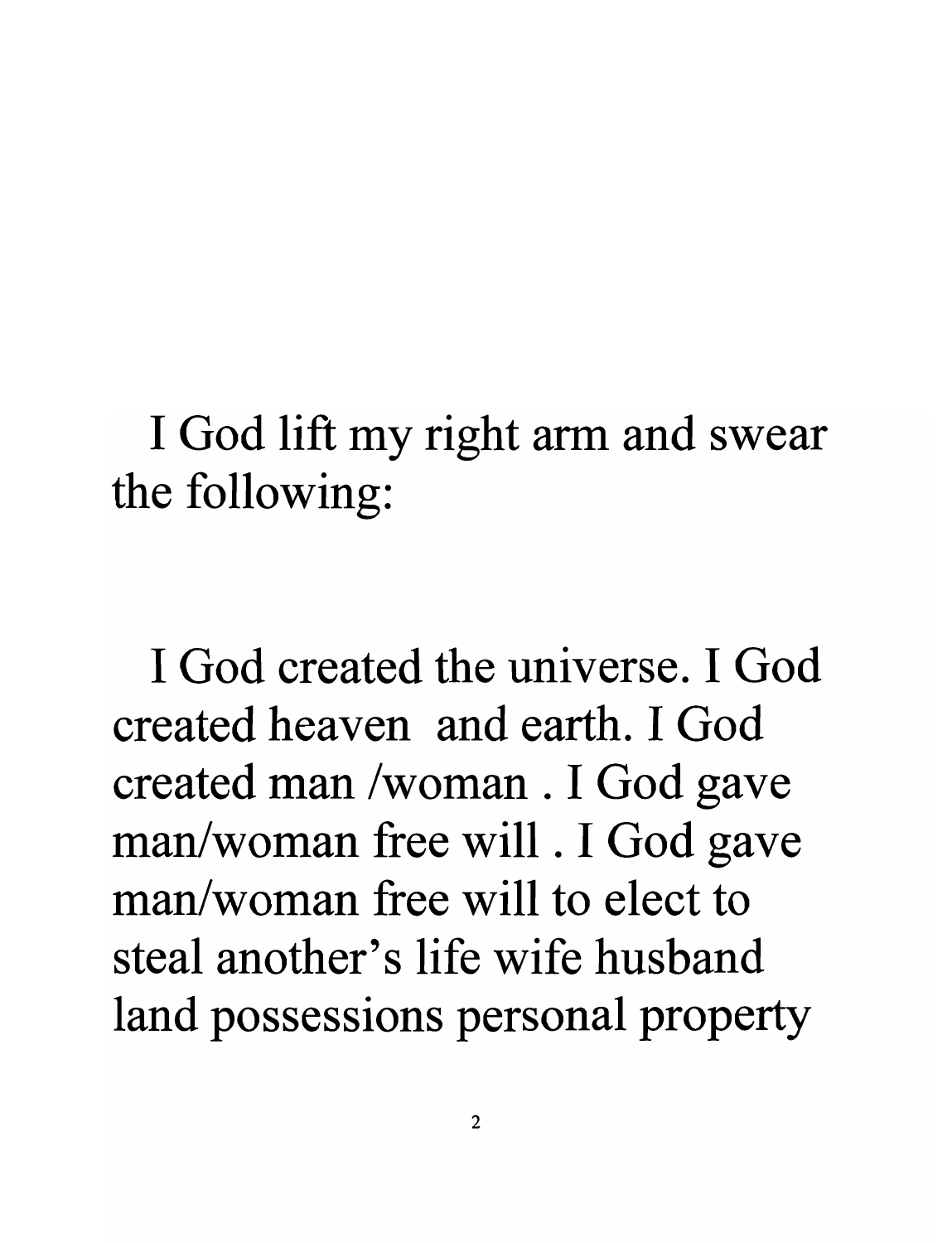and real property and everything that belongs to another. I God gave man greater freedom to behave worse than the most vicious animal.

However, man/woman is held accountable and responsible. Man /woman has to pay for his her elections.

In most cases man/woman self destructs.

For the past 3500 years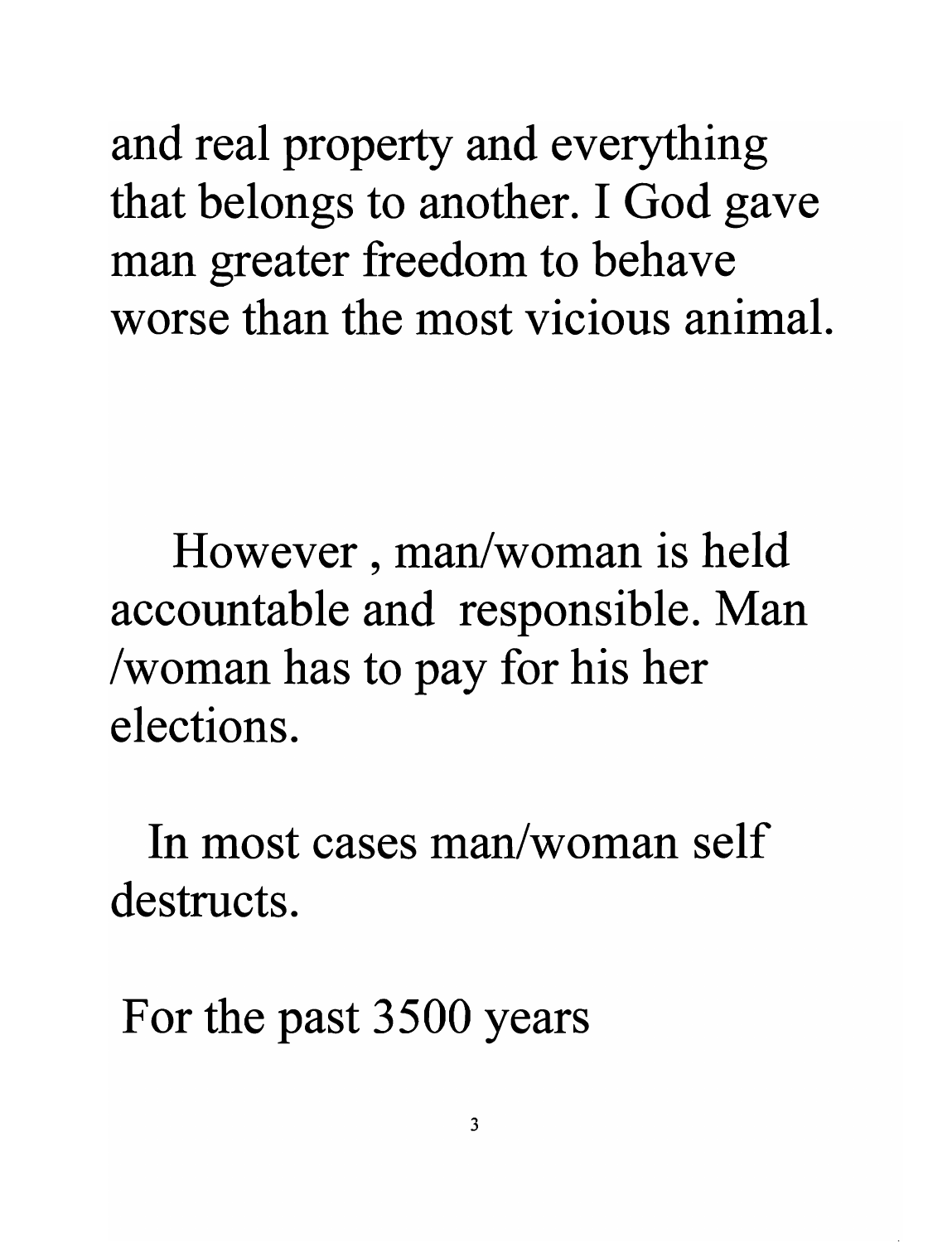man/woman have been jealous hated and killed the Jew. Only in rare instances do I God save the individual Jew . But  $I \bigotimes d$  save the nation of the Jew. I God save the modem resurrected State of Israel.

I God proclaimed the sanctity of all life Non Jewish and Jewish.

The sanctity of life over rules and takes precedence over all laws ideologies. The sanctity of life trumps democracy.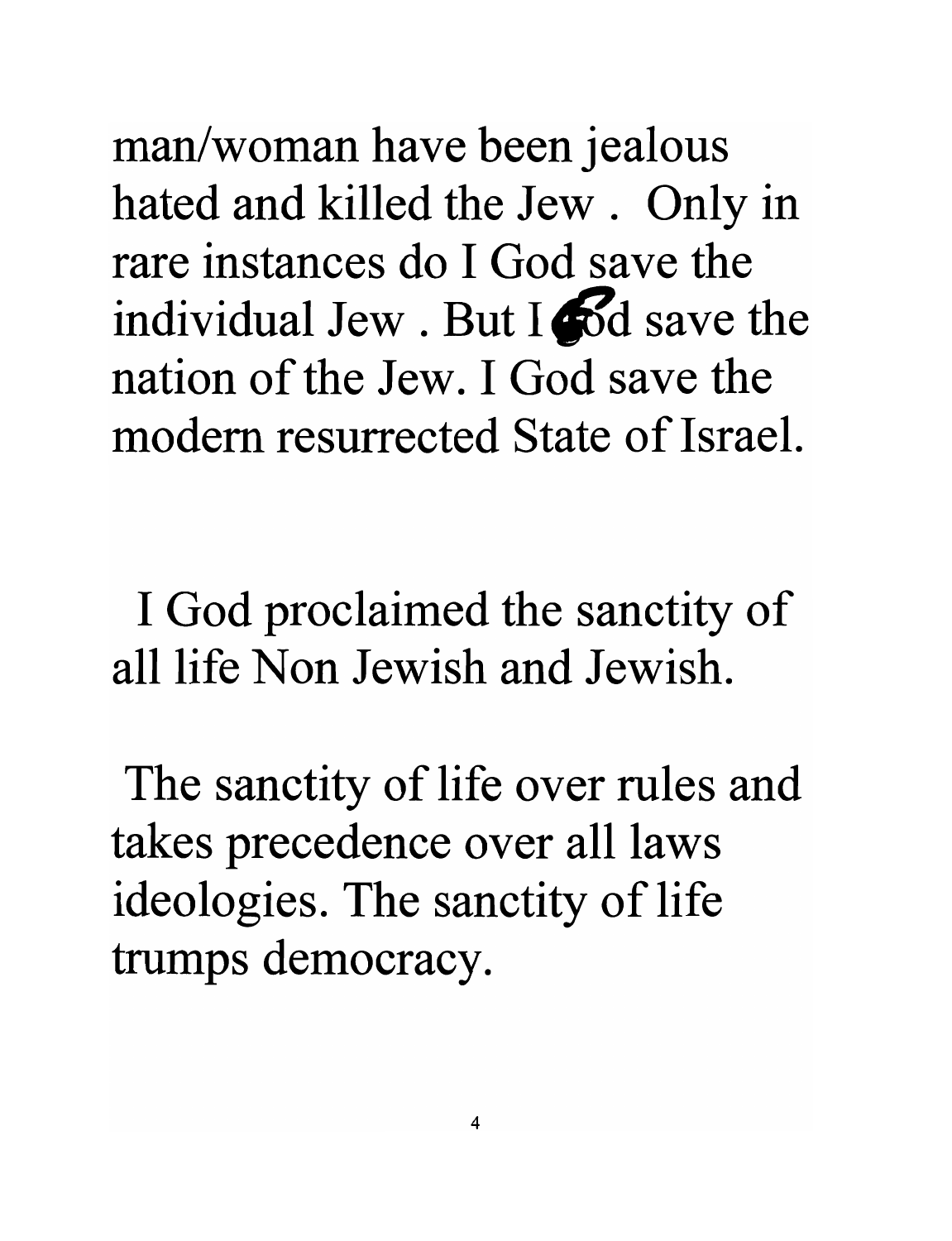Of course 1 God want people be given the right to elect their own government and live in accordance with their beliefs and principles.

The government must be the servant of the people ;and not the other way around.

1 God planted in the mind of Thomas Jefferson the father of the American Bill of Rights and the Constitution the following;

"I eternally hate tyranny."

The Americans successfully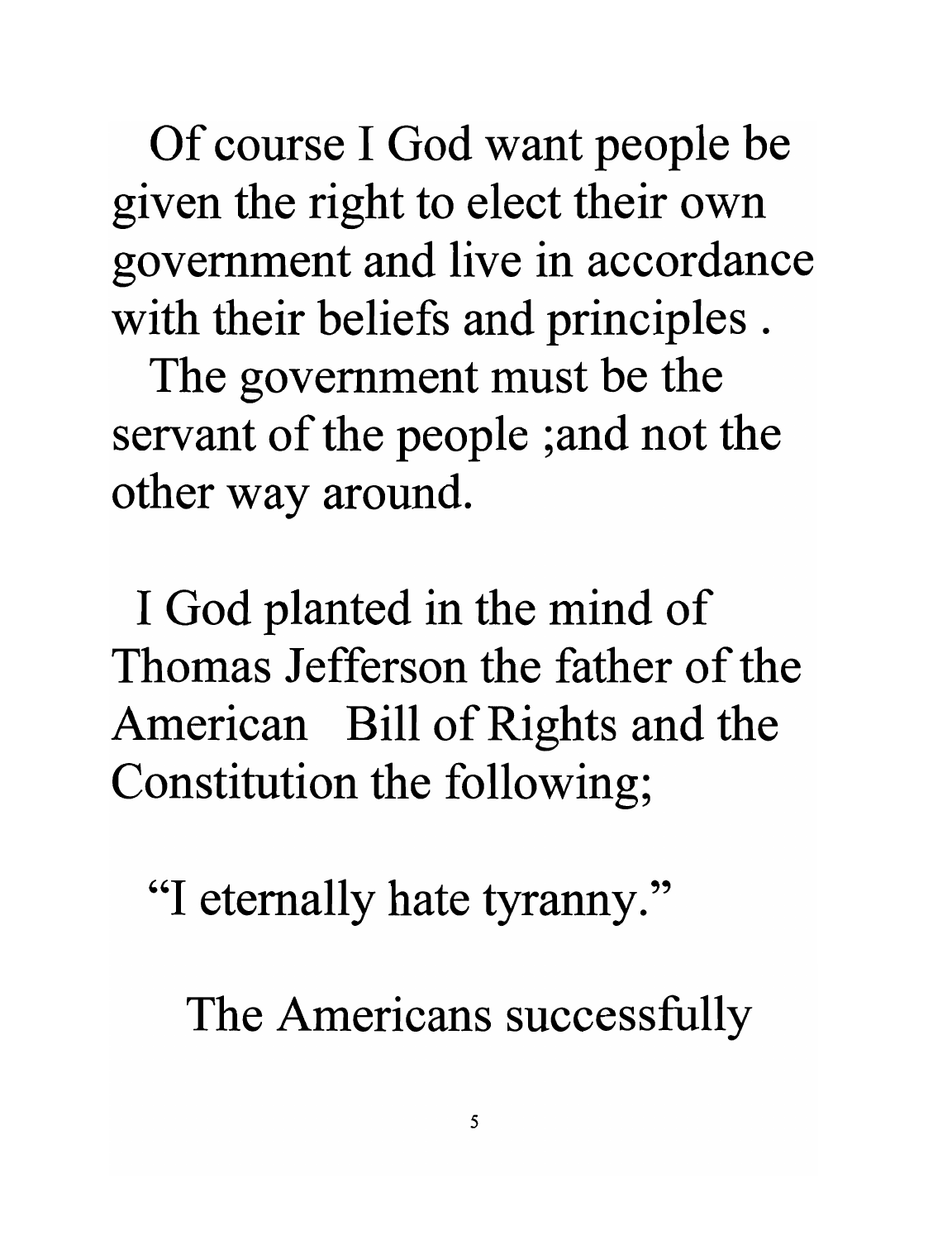fought the British in 1975 and won their independence from British tyranny.

The French followed and destroyed the French monarchy with all its mismanagement, They established a Republic. Napoleon inaugerated freedom for all including Jews.

Even though Napoleon was defeated ,nevertheless, freedom and equal rights slowly was granted to the Jews all over Europe.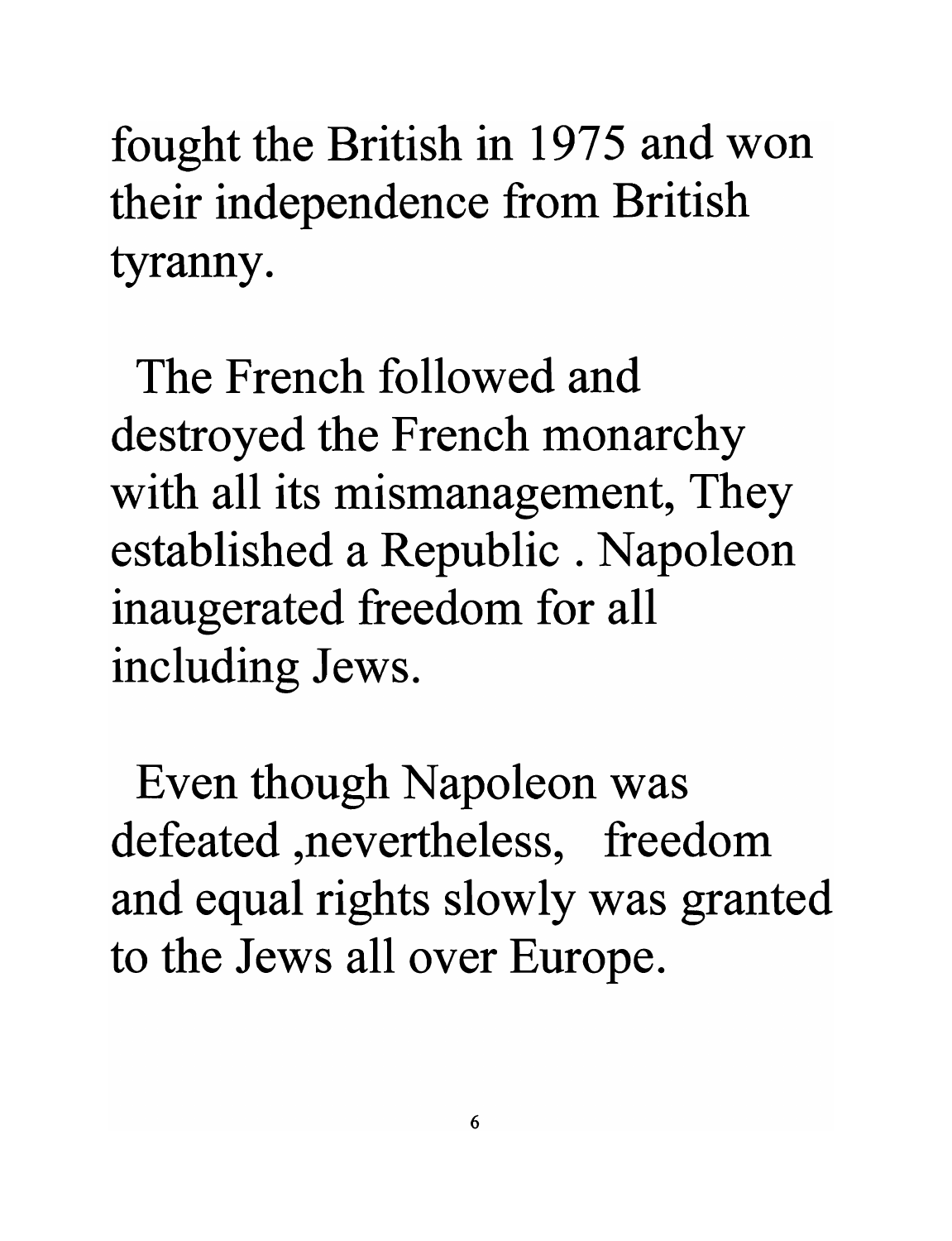The Jews in the  $19<sup>th</sup>$  Century revolutionized Europe with the Jewish genius and contributions to the physical and social sciences. The Jews are the fathers of the industrial revolution.

The Jews are the fathers of Capitalism Socialism communism Humanism.

The Jewish mind and genius is responsible for the jump of Europe and the world to the enlightenment from the dark ages that the Catholic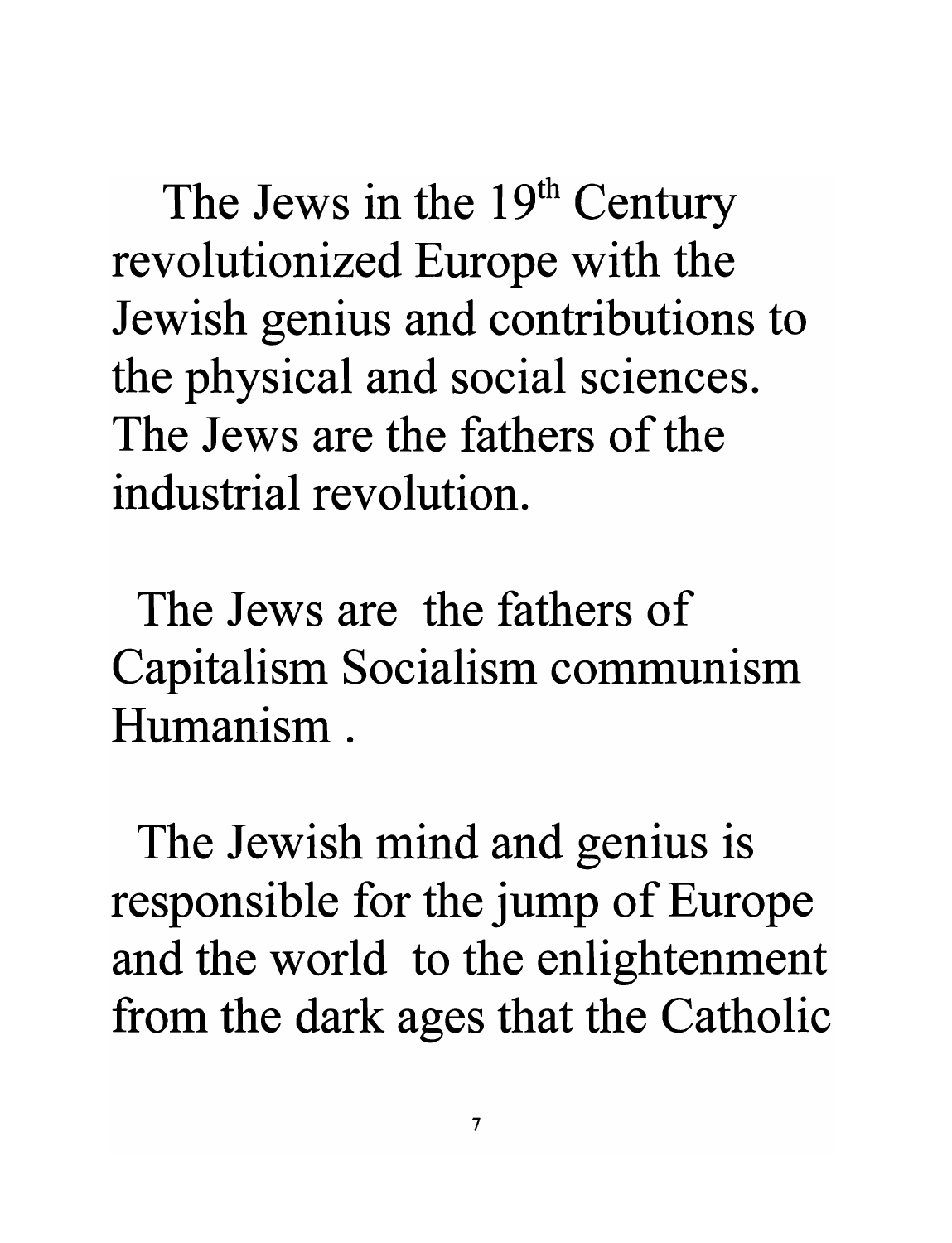and Protestant churches enslaved mankind.

Instead of thanking the Jew the Europeans were jealous hated and killed the Jew.

Not only the Europeans but wasps like FDR Franklin Delano Roosevelt could not hide his jealousy and hatred of the Jew.

In 1925 when Roosevelt was trustee of Harvard he pushed through a regulation that no more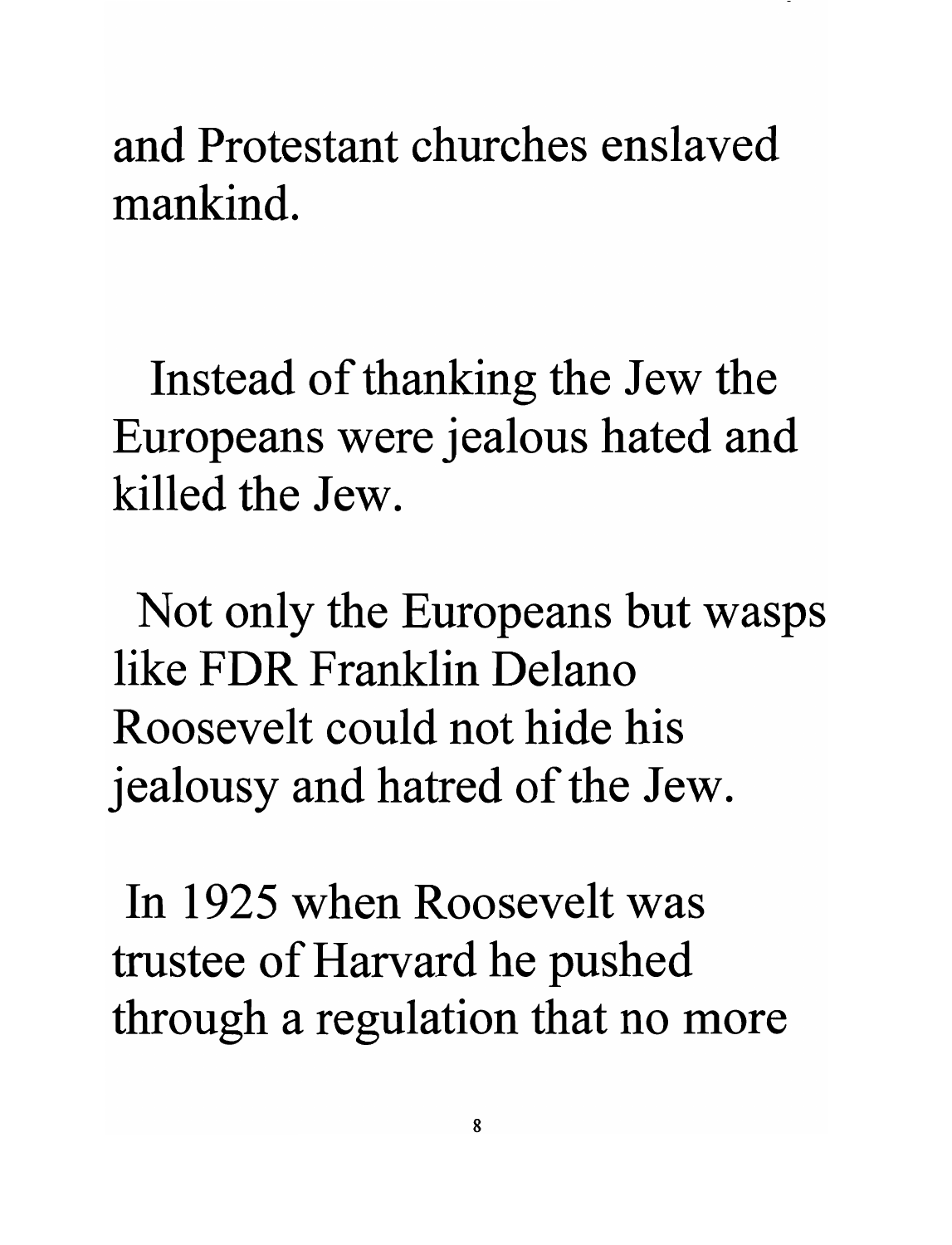than  $10\%$  of the student body at Harvard could be Oriental and Jewish. Why?

Was it because he together with all the other White Anglo Saxons Protestants were afraid of Oriental and Jewish competition? So White Anglo Saxons wanted to get an insurance policy of banning Oriental and Jewish competition ?

Isn't this the same philosophy of the Ku Klux Klan?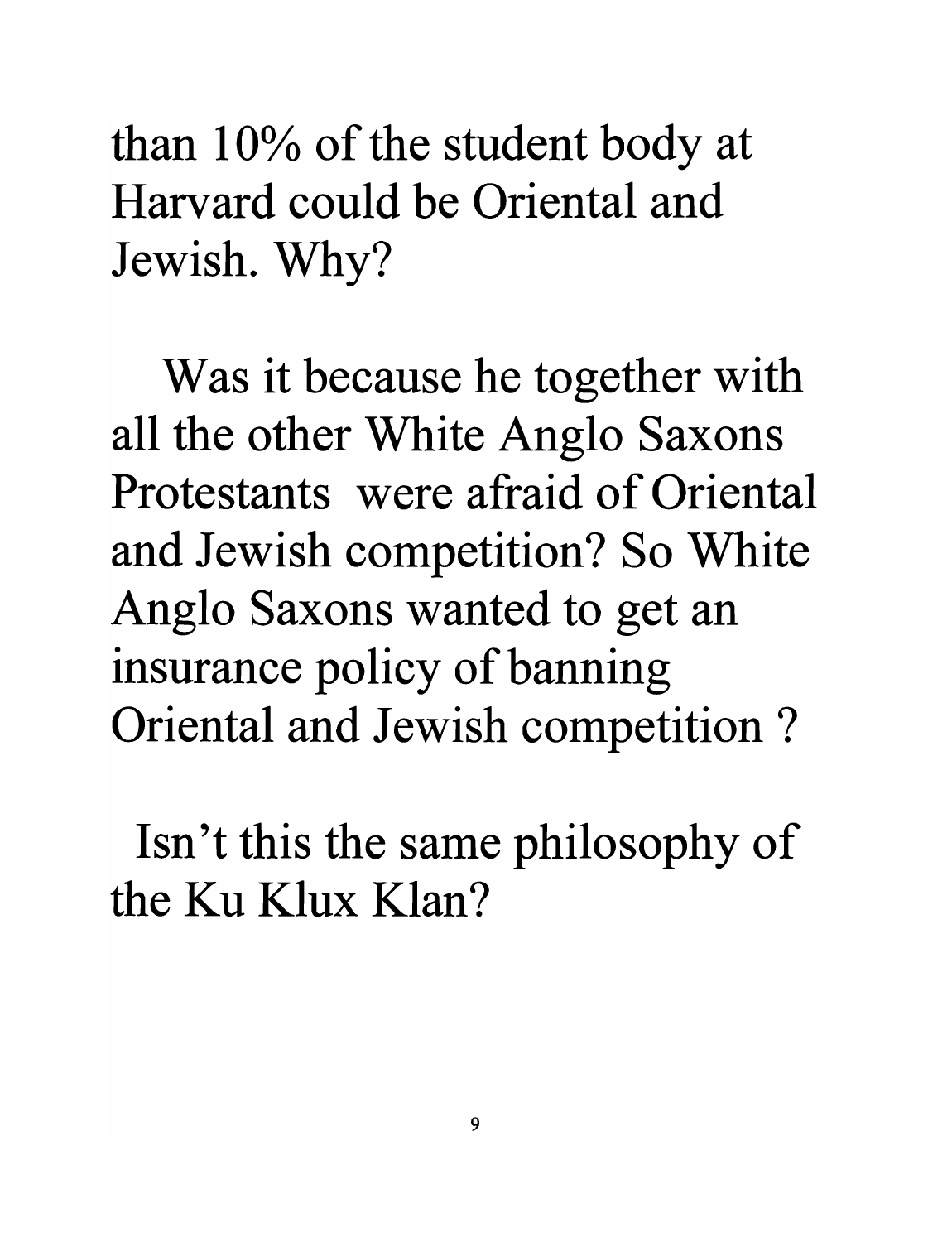Isn't this the same reason that blacks have been enslaved and even after the Civil War were segregated and denied voting rights?

Isn't this the reason for the prejudice hatred of the Jew and the murder in Europe of 6 million Jews and 1 million Jewish children?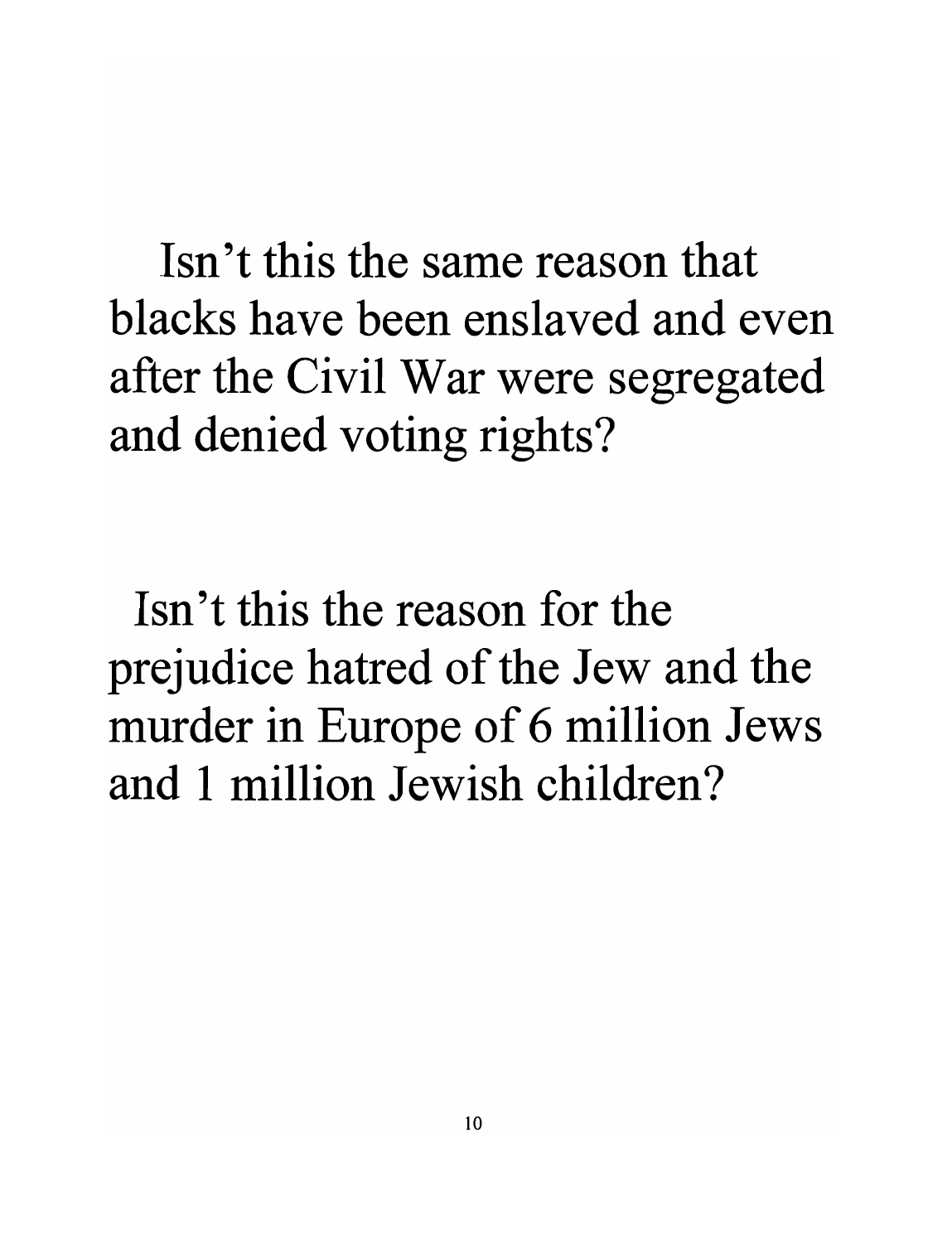Isn't this the reason for the violent opposition of Europe to the creation of Jewish State?

Isn't this the real reason that Europe spent 7 billion Euros in the last 20 years since Oslo to underwrite the creation of a Palestinian State to replace Jewish Israel?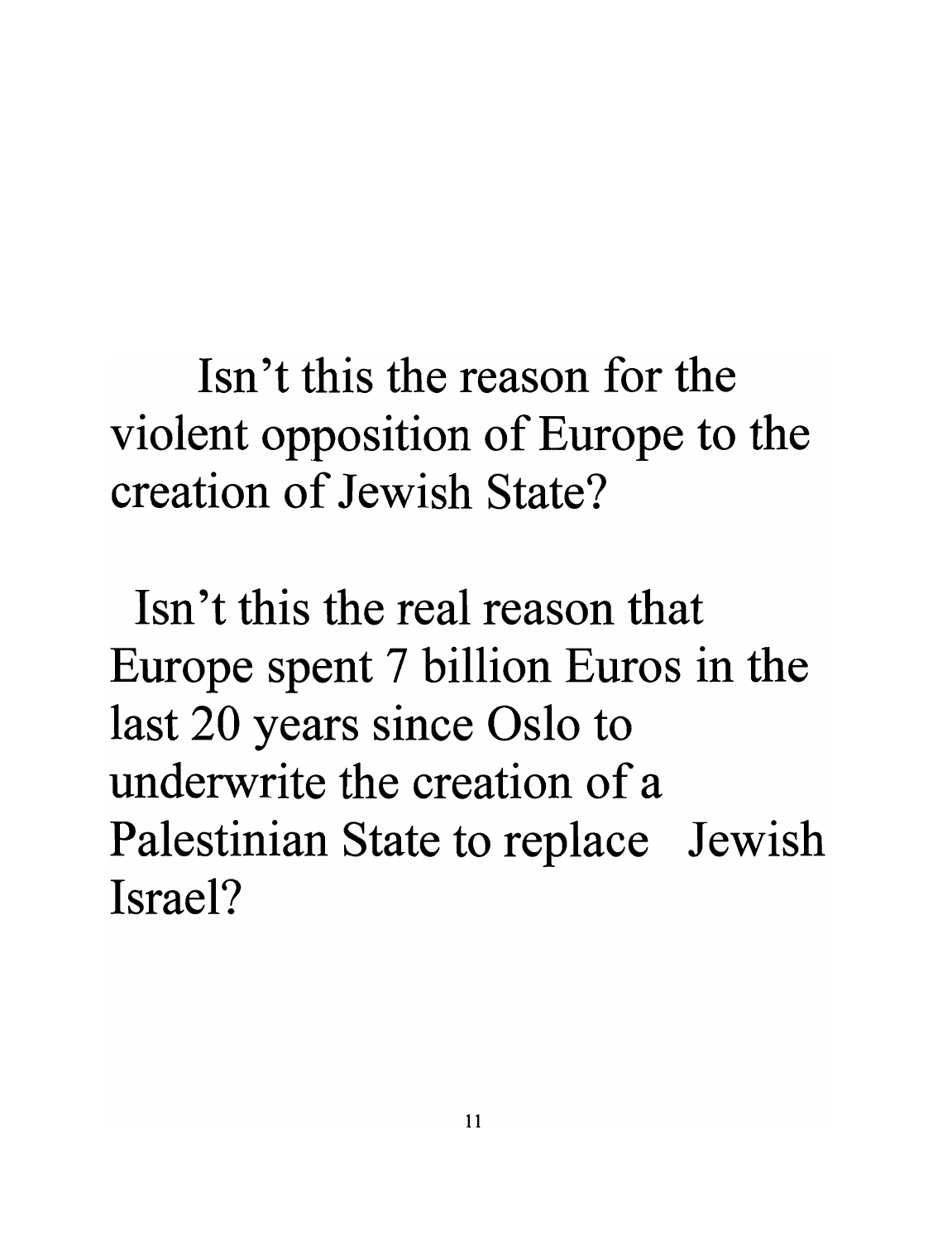Isn't this the real reason for the theological anti-Semitism for the last 2000 years*i*Christians have been bombarded with the propaganda that only ones who believe that Christ is the son of God and is God himself is a **member of the chosen people.**  Since Jews do not accept this concept **Jews -have been replaced and no longer are the chosen people?** 

**Isn't the real cause of the theological anti-Semitism mentioned above rooted in greed**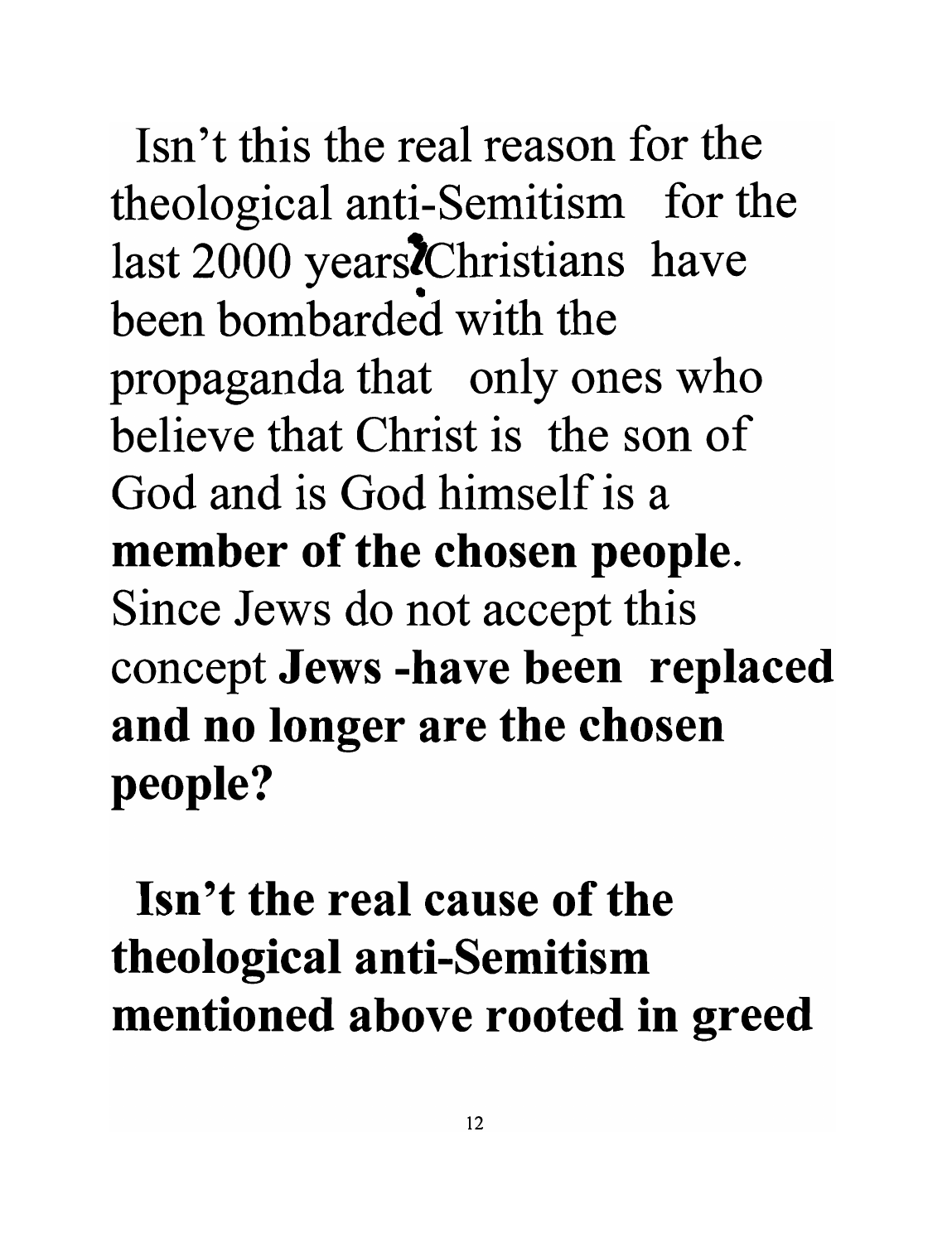#### and lust. The lust to rob the Jew rape the Jew and kill the Jew.

It was not the outrage that Jews refused to accept the divinity of Jesus as the son of God-no one better than a Jew.

On the one hand the Europeans

hated the Jew with a passion ;and in the same breath all these super intelligent super people worship a Jew. God could not find better than a Jewish virgin to impregnate and have her give birth to a man god. WHERE IS THE LOGIC? FOR 2000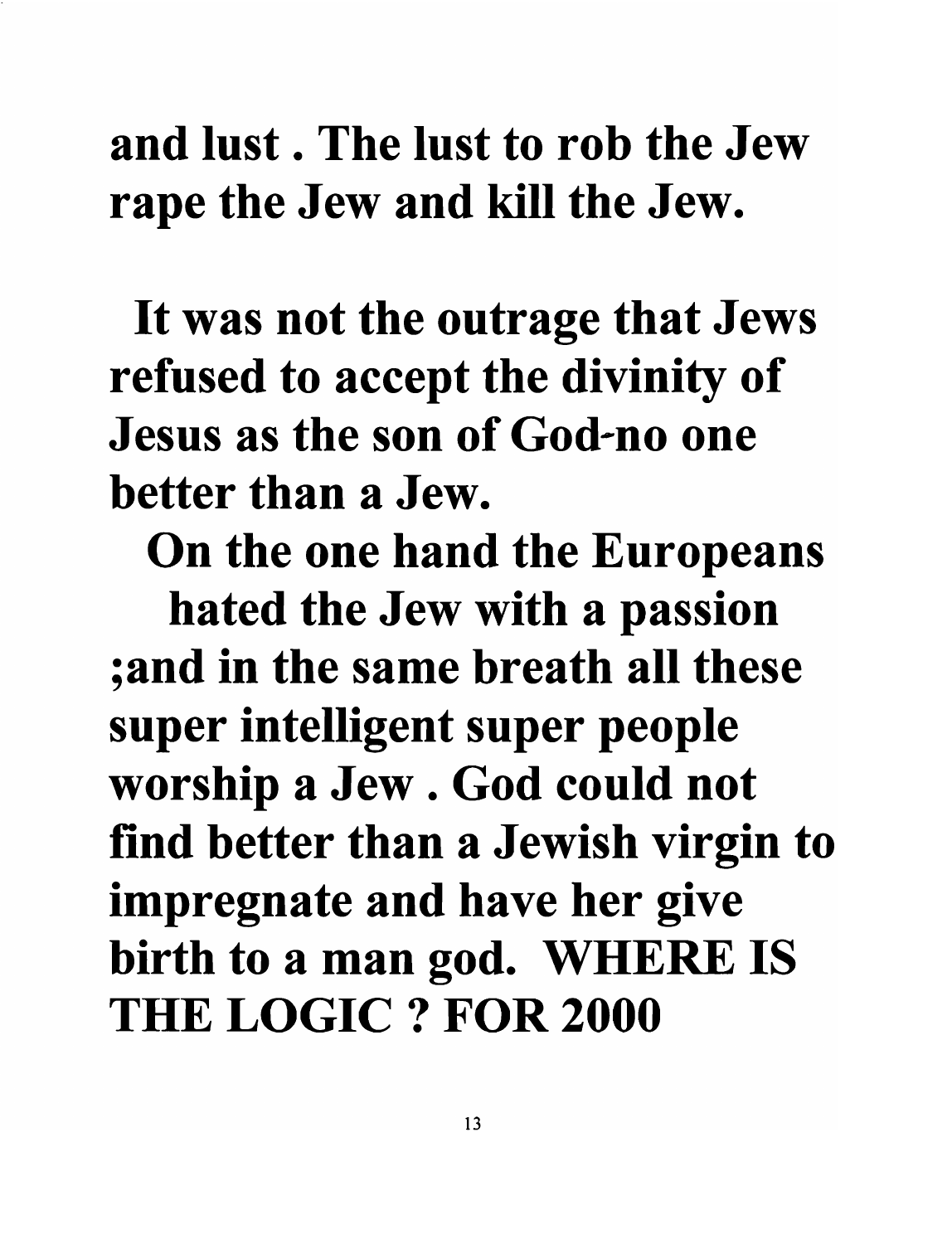### YEARS NO SUPER SMART CHRISTIAN<sup>.</sup> QUESTIOMTHIS LOGIC?

THE ANSWER IS THAT ALL THESE OPINION MAKERS AND THOSE EUROPEANS WHO INFLUENCED CROWDS INTO A FRENZY TO RIOT AND KILL JEWS WERE FULLY AWARE OF THE REALITY.

#### WHAT THEY WANTED WAS THE JEW'S MONEY AND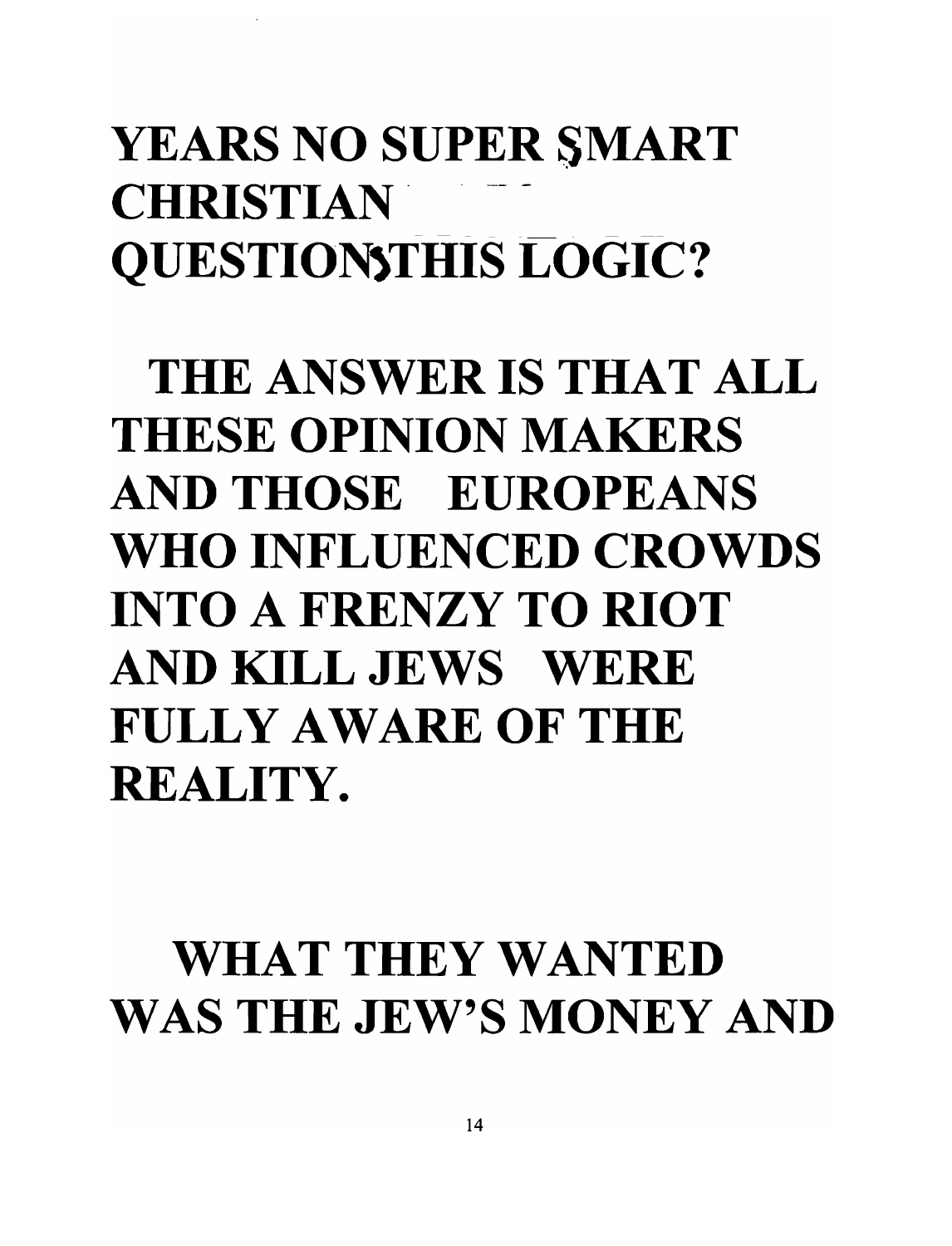#### WOMEN.

## Thus they were experts in telling all the lies in the world . Anything no matter how far fetched. They robbed the Jew FROM HIS HUMANITY. THEY CONVERTED HIM INTO A SUB HUMAN. THEY WERE ABLE TO INFLAME THE ILLITERATE MOBS WHO WERE PROGRAMMED NOT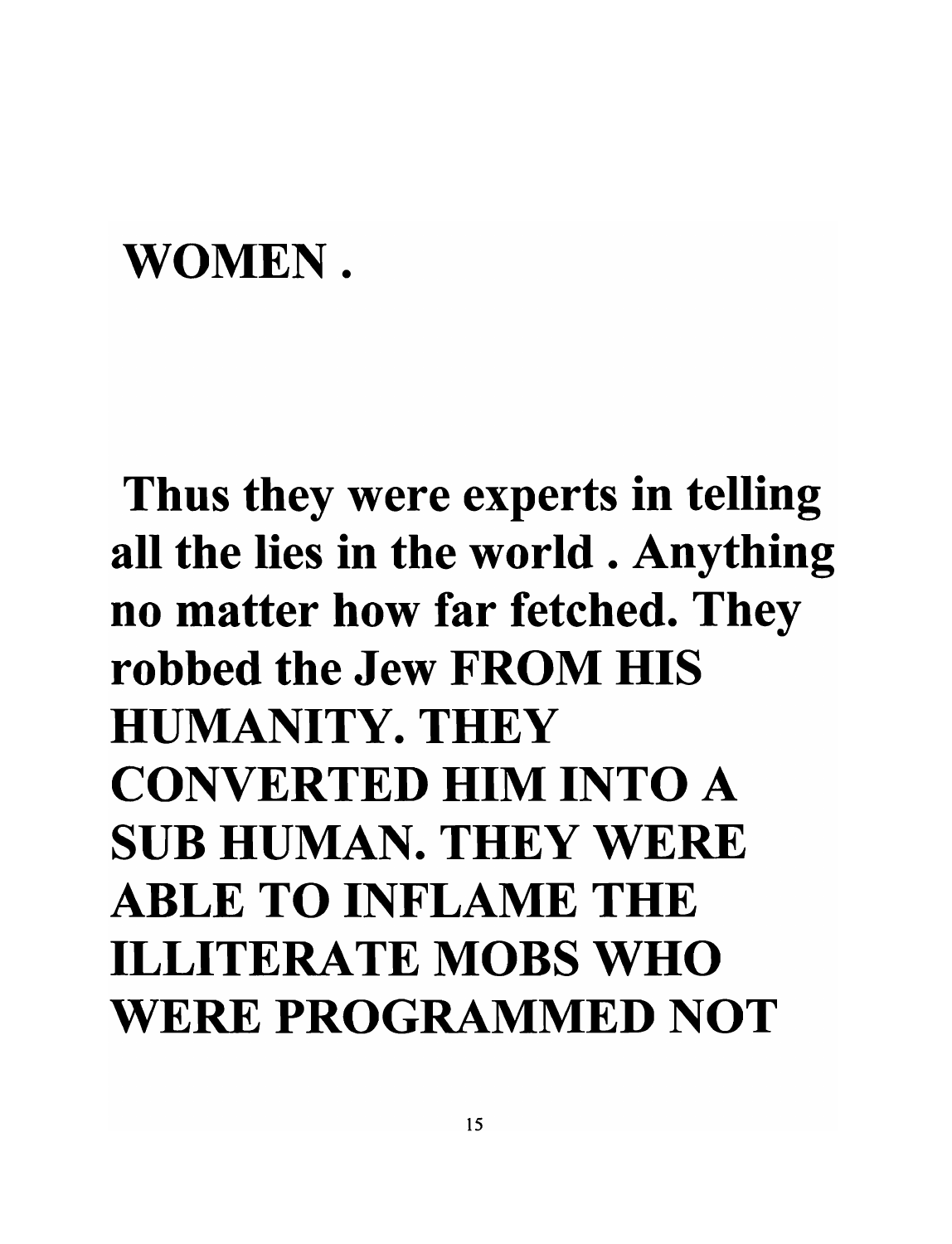**TO QUESTION THE HOLY f'RLESTs, 1 k'l." v.J"e (2.»** *(J* F -,-hL" ~ **I<** *'-=-=')* Isn't the theological and racist and **G**<sup>2</sup> Semitism the reason for the vicious hatred of the Europeans toward Israel? Isn't this the reason for the 40% of Europeans who have negative feelings toward Jews and Israel the land of the Jews?

Isn't this hatred the reason for the boycott divestment and sanctions announced by the European union. $\bar{ }$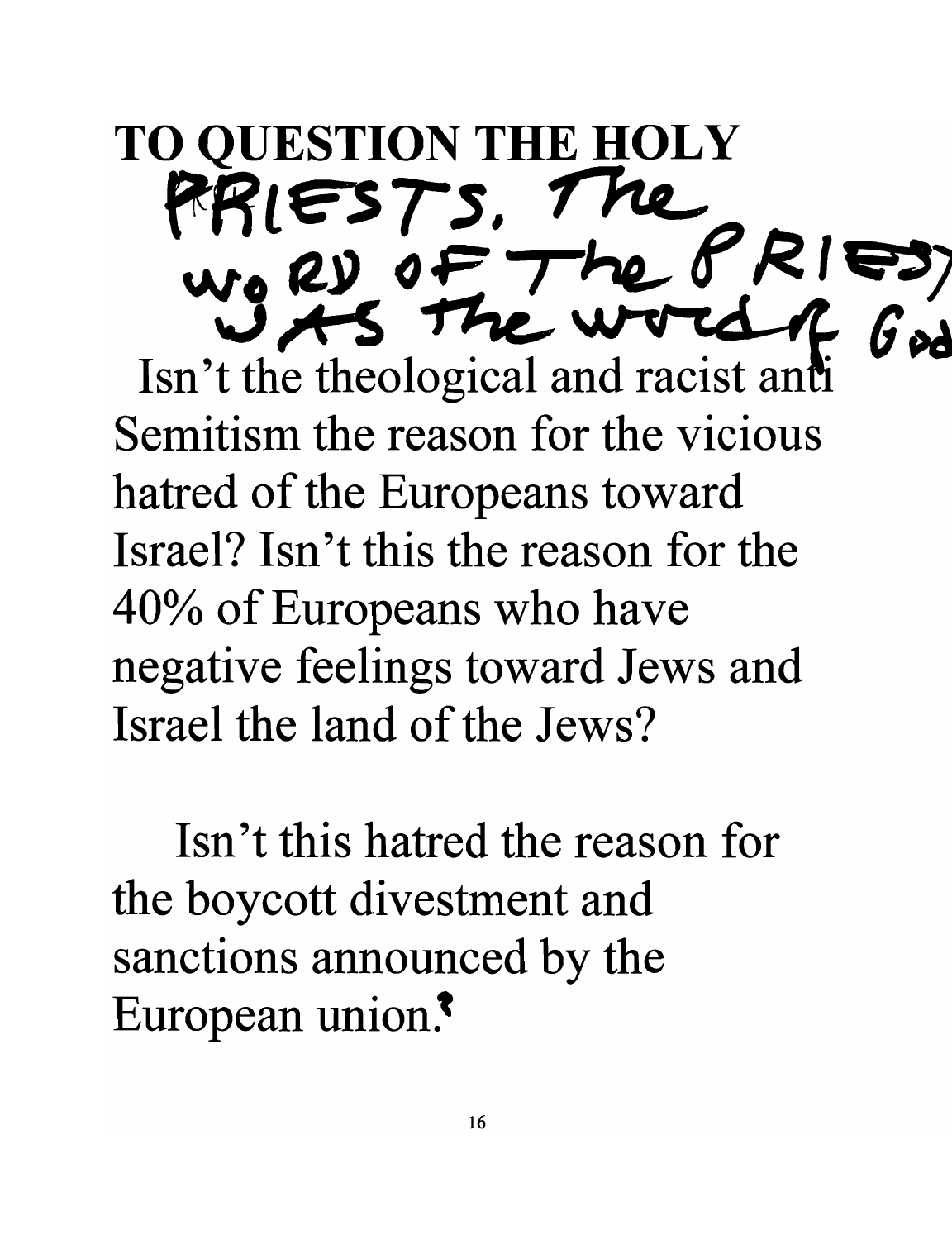The over 100,000 civilians butchered in Syria did not move the Europeans. The Overthrow of the Muslim Brothehood and Morsi in Egypt only elicited a peep from the European Union. Their concern was only that the" democratic" election in Egypt was upset by a military coup. Never mind that Morsi and the Brotherhood manipulated the election and fraudulently usurped their elevation to govern.

Even if the election was honest the Egyptian Muslim Brotherhood is a sworn enemy of any one who is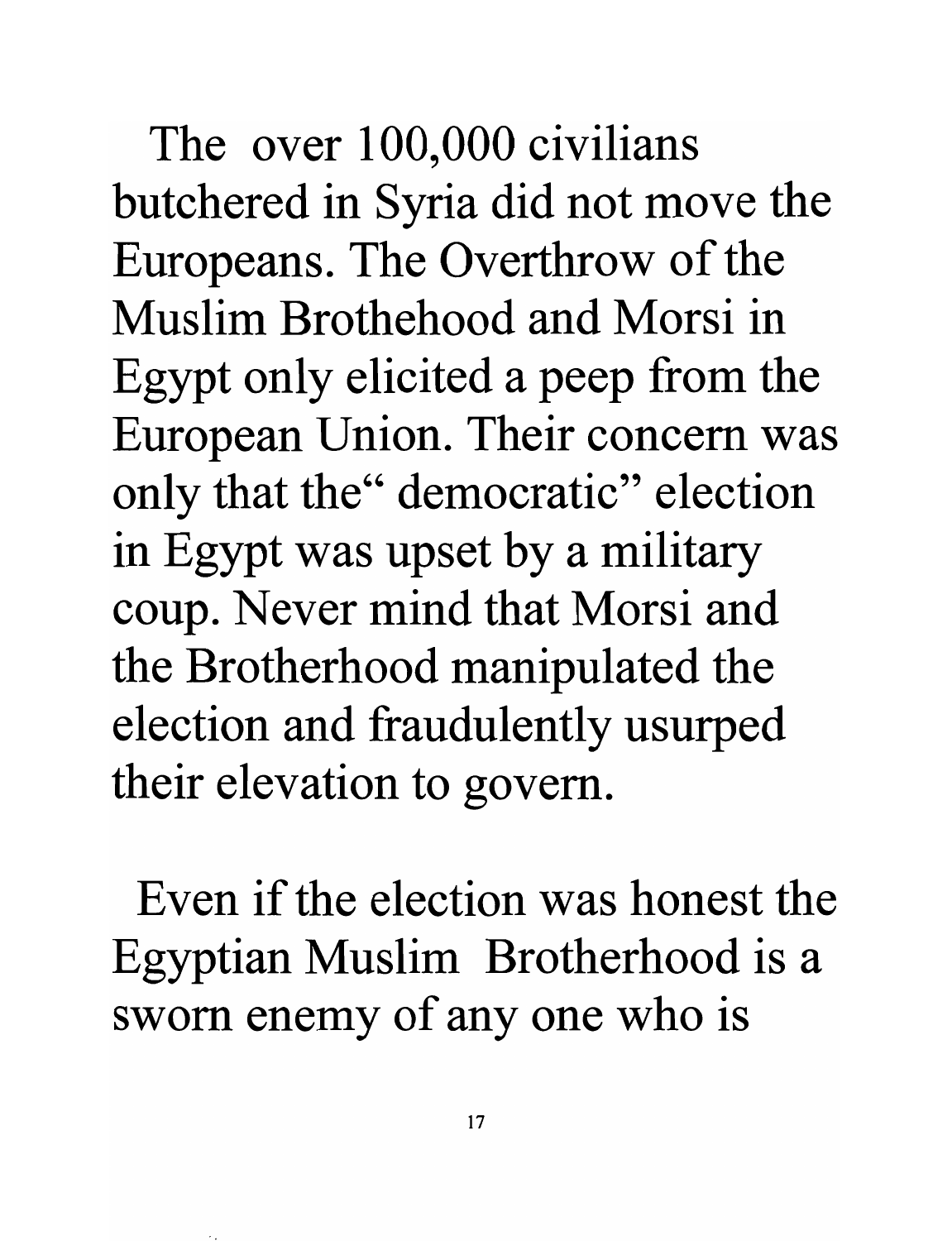secular not Muslim and refuses to bow to their distorted interpretation and manipulation of the Koran . Their personal agenda is read into the Koran.

I God planted into the mind of Thomas Jefferson in 1776

" I eternally hate tyranny"

It was I God who planted into the minds of the fathers of the American Revolution 1775 the ideas of the Bill of Rights and the constitution.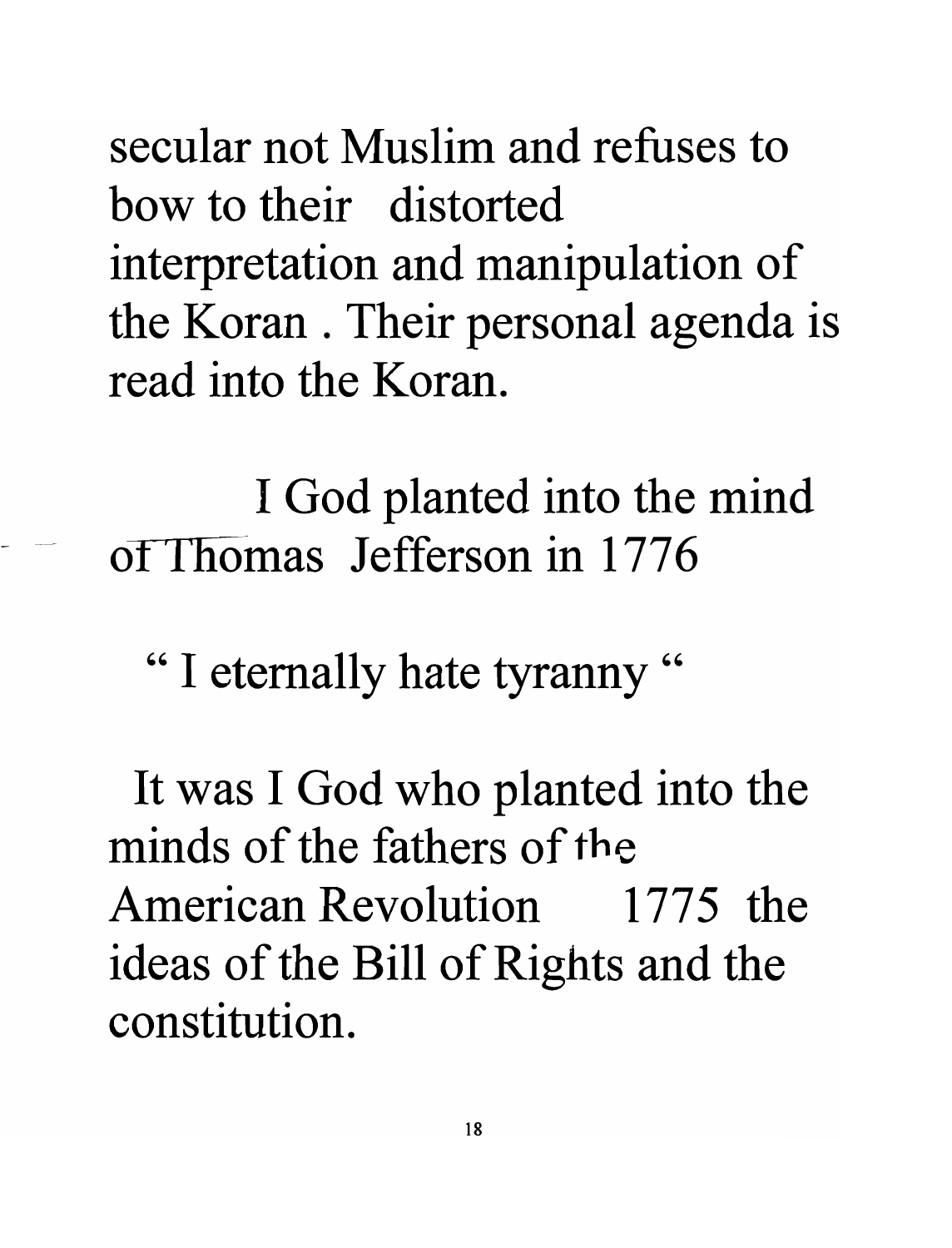These ideas and concepts trump being elected in a democratic election. The American concepts are missing in the Egyptian Muslim Brotherhood. And the election of Morsi. That is why the Egyptian secularists and the Christian Copts in Egypt prompted the army to overthrow Morsi and the Muslim Brotherhood.

The same distortion of democratic concepts exists for the last 100 years among the Europeans regarding Jews and the nation of the Jew **Israel.**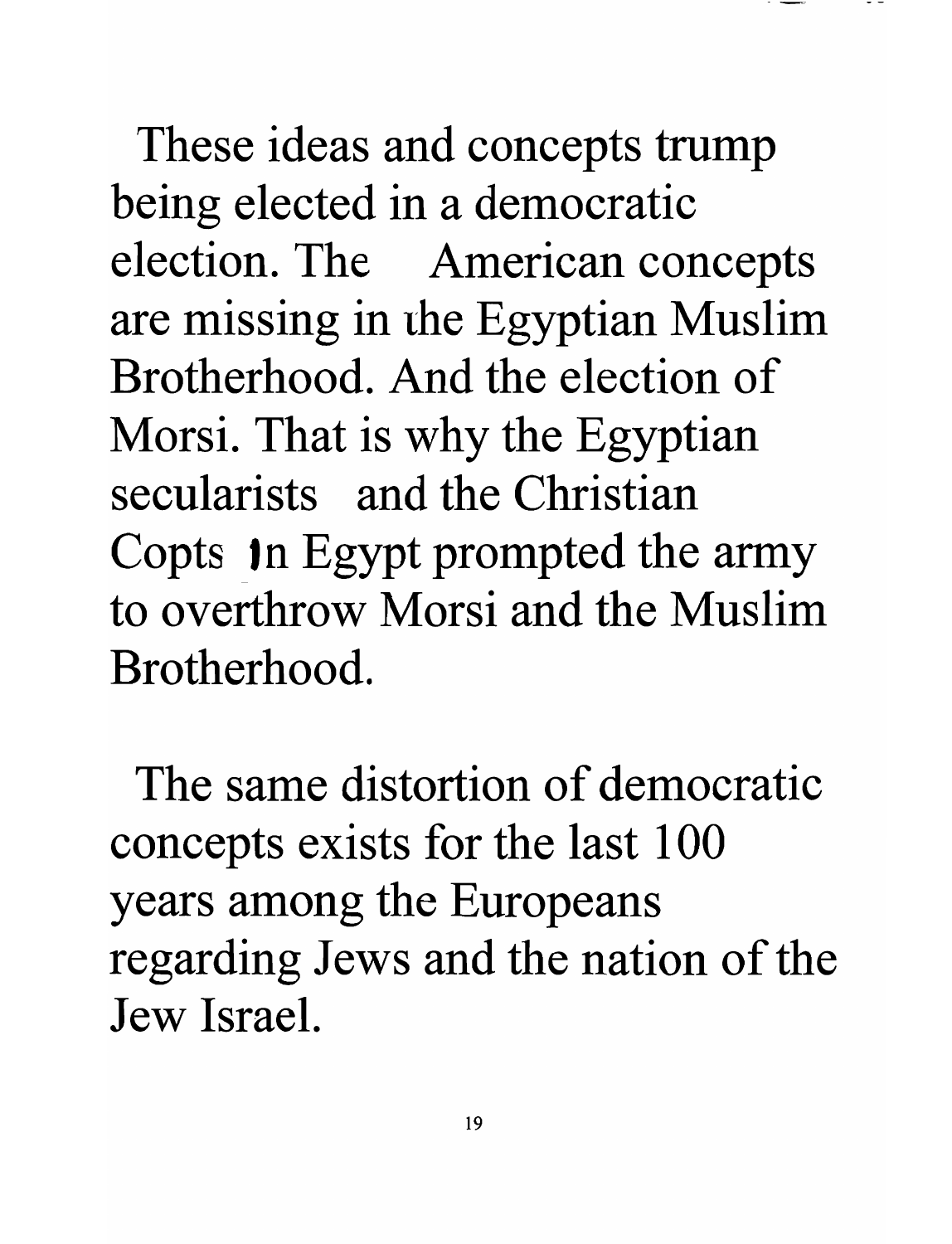The hatred of the Jew has many manifestations. There exist many hats and faces for this European snake.

The latest manifestation is the "breakthrough" of peace talks announced by US Secretary of State Kerry this Friday July 19,2013.

I am not stating that Kerry is not sincere and is not a friend of the Jews and Israel.

Kerry and many leftist Jews are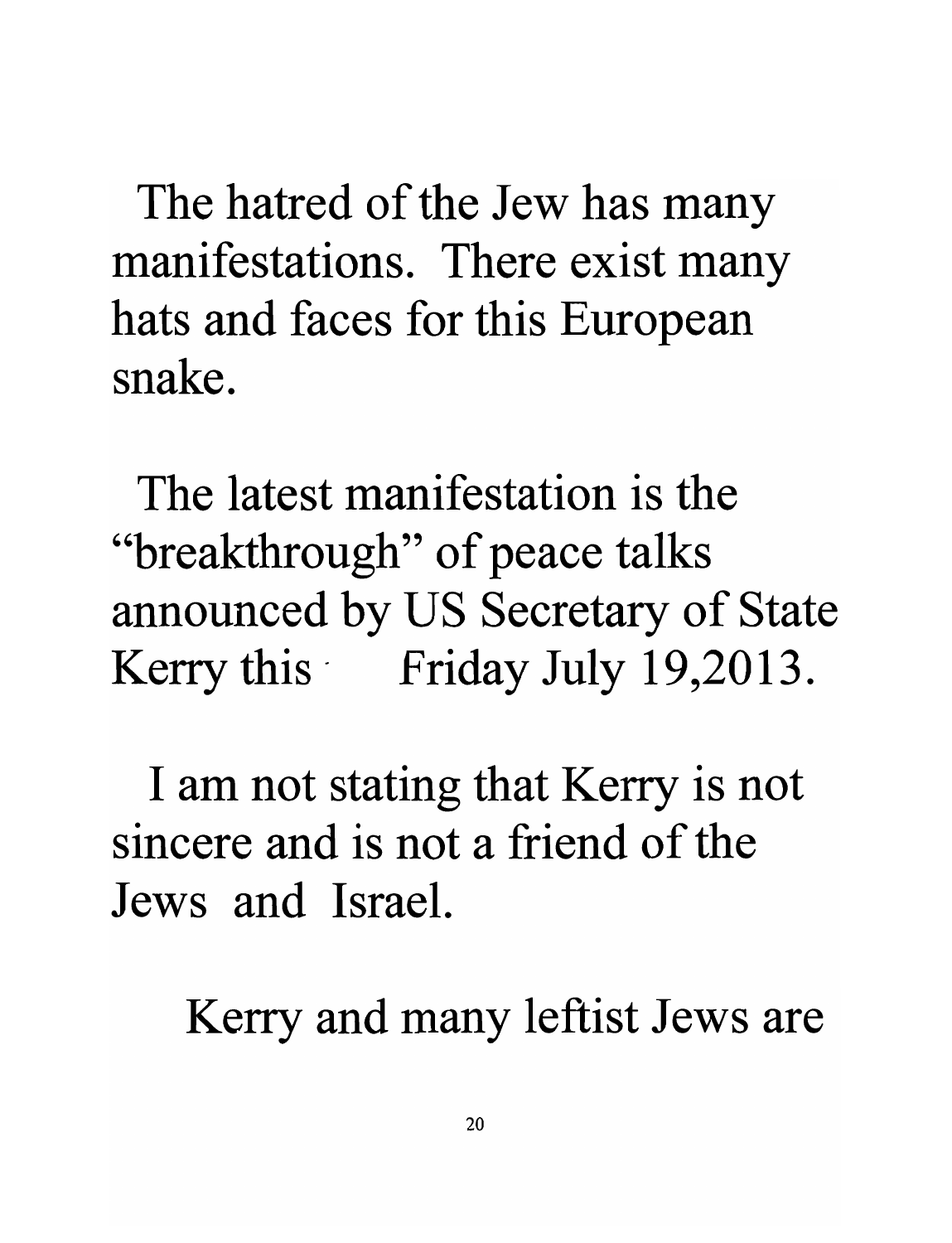in denial of reality. Their denial is the mistaken concept that the Palestinian- Israeli conflict is one of territory.

IS NOT THE SIZE OF TERRITORY JEWS POSSESS.

Arabs refuse to accept any Jewish state no matter how small.

Arabs attacked in 1948 when Jews possessed in Israel immediately after the UN partition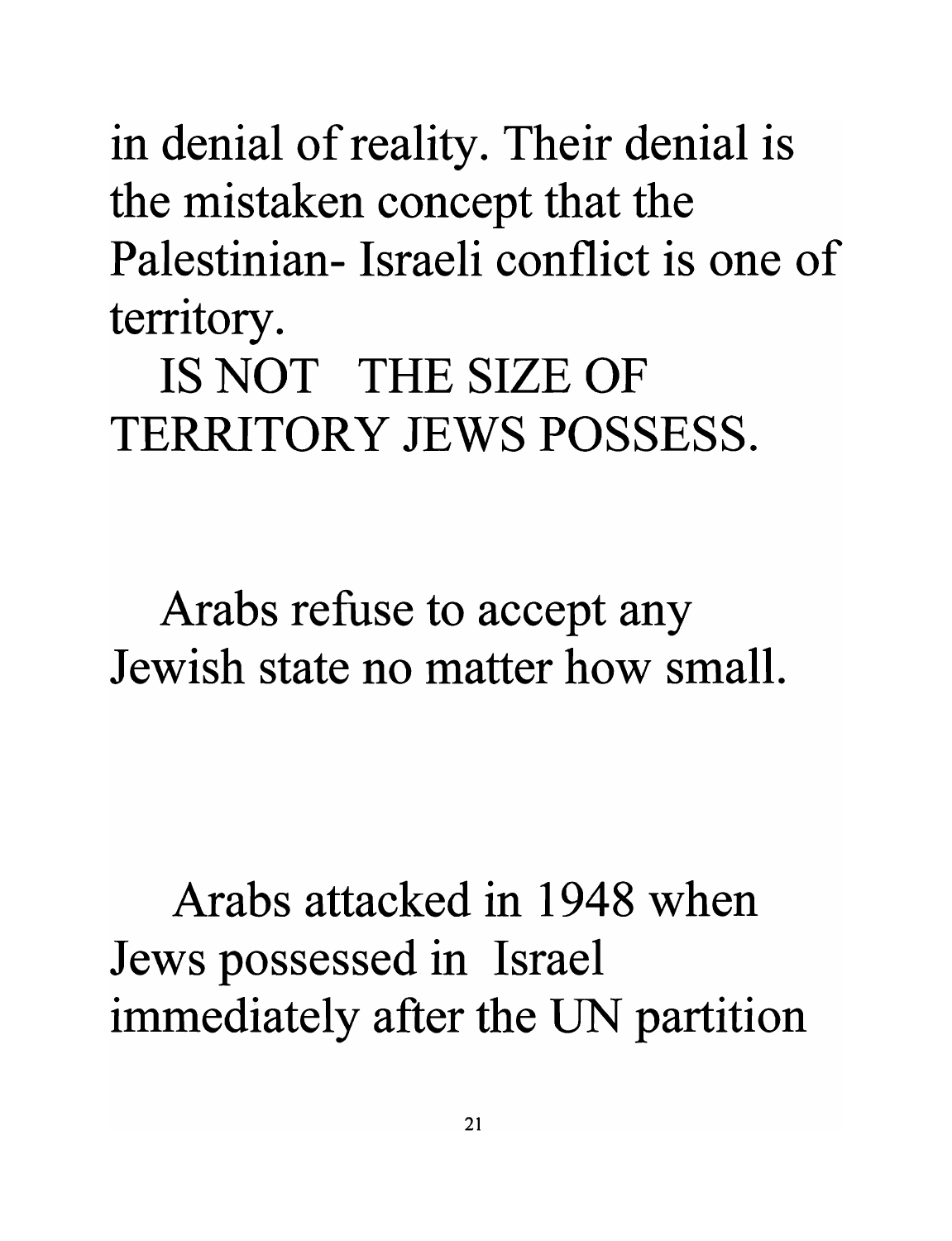plan a fraction of the territory Israel is today.

In 1967 Jordan held the **WEST** BANK, Egypt held Gaza and Syria held the Golan. Nevertheless the Arabs attacked. There **Wa** no talk of creating a Palestinian State between 1948-1967. Where were the Palestinians then?

The Arabs called themselves Syrians or Lebanese or Egyptians. Only Jews were Palestinians.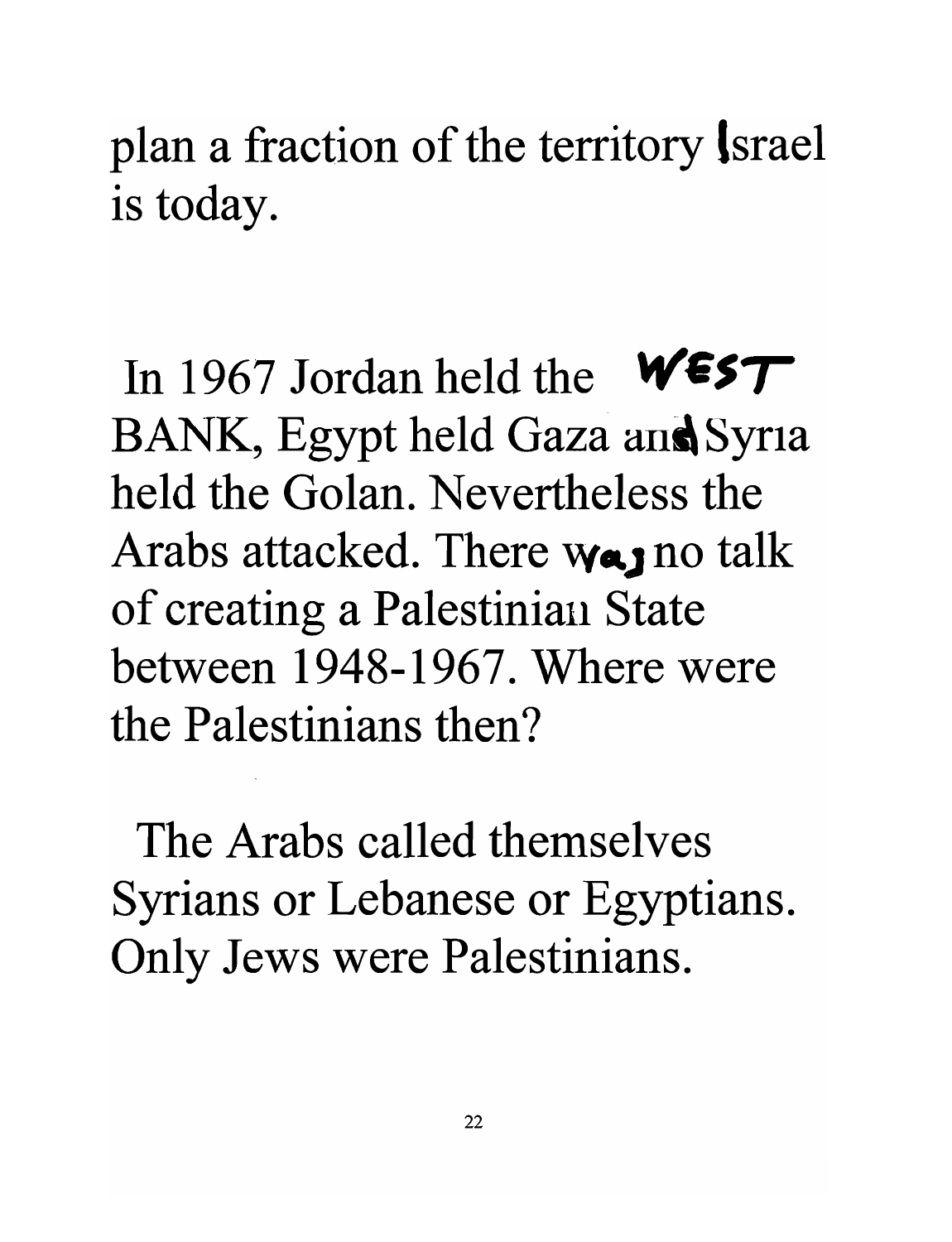Only when Israel **turned** the tables on the Arabs and defeated them in 1967 did the Arabs over night become Palestinians. Over night did the Europeans suddenly become the defenders of the faith for a Palestinian home land in the heart of Jewish Israel.

Where were the Europeans for the 19 years when these Arabs were under the control of Jordan Egypt and Syria?

Then there exists another issue of identity. Who are the disputants?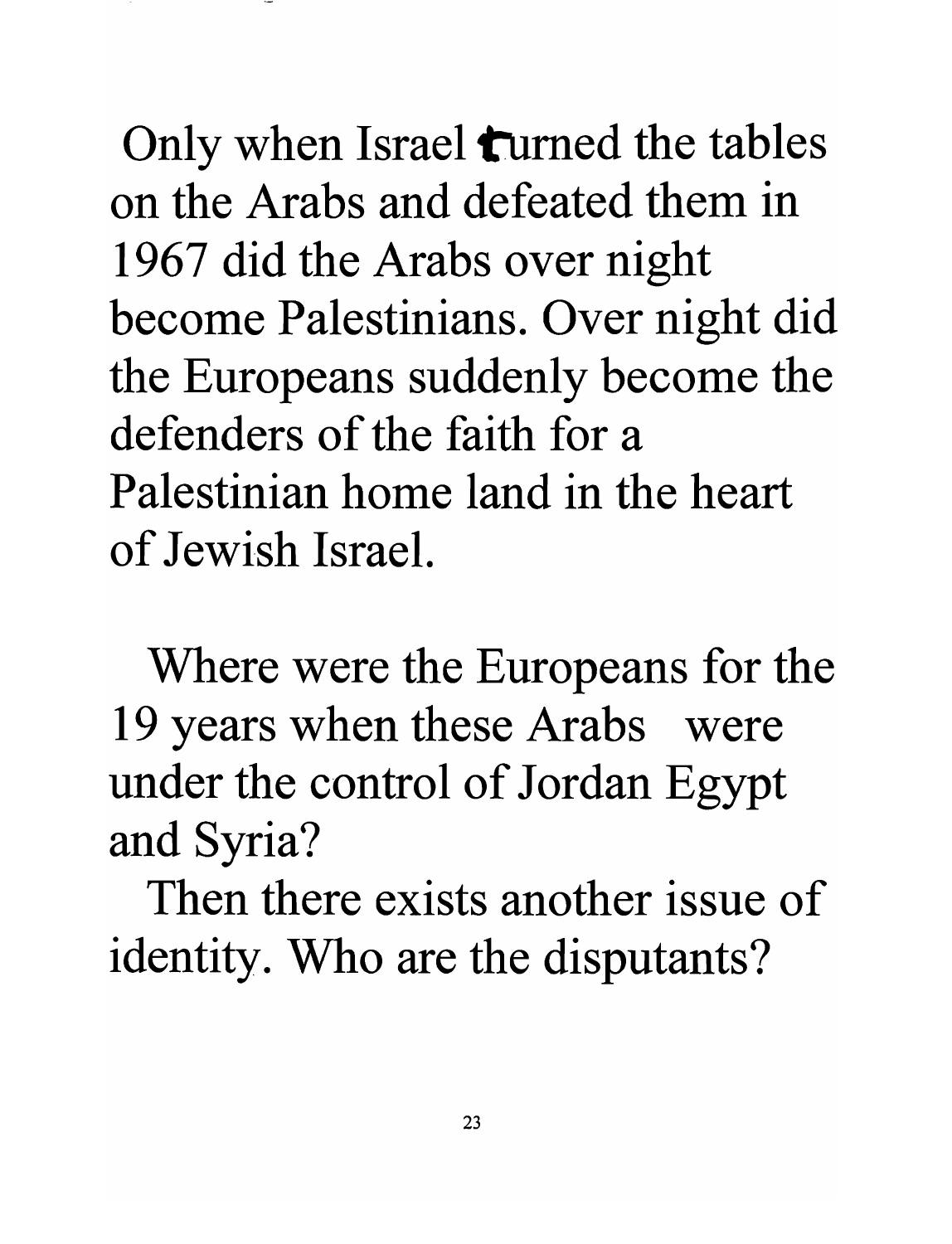The mistake is that the identity of the disputants is distorted. The disputants are not the Palestinian and Jews. They are not the Arabs and Jews . The disputants are the Europeans vs the European. The Jew is merely the scapegoat. The Arabs and Palestinians are the tools and agents of the Europeans to destroy Israel and get rid of the competition of the Jews. When Jews did not possess Israel the Europeans got rid of the Jews by banishing them forcing them to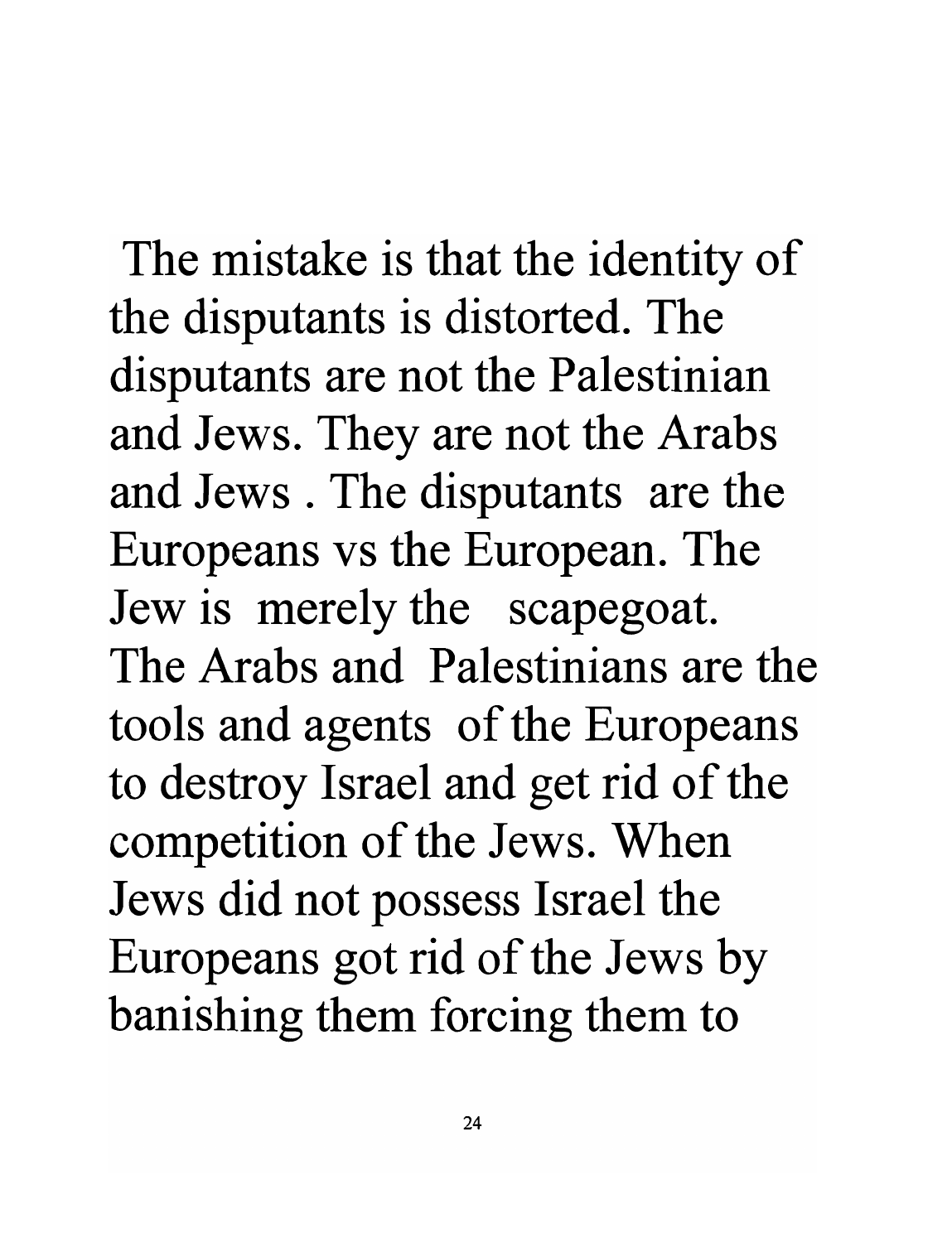convert or killing the Now that Jews have Israel the European close ranks. They assemble all the European countries to follow the same procedure of getting rid of the Jew.

However they will not succeed.

I God will plant in the wise heads of the superior Europeans to vent their jealosy and lust against each other. One European country will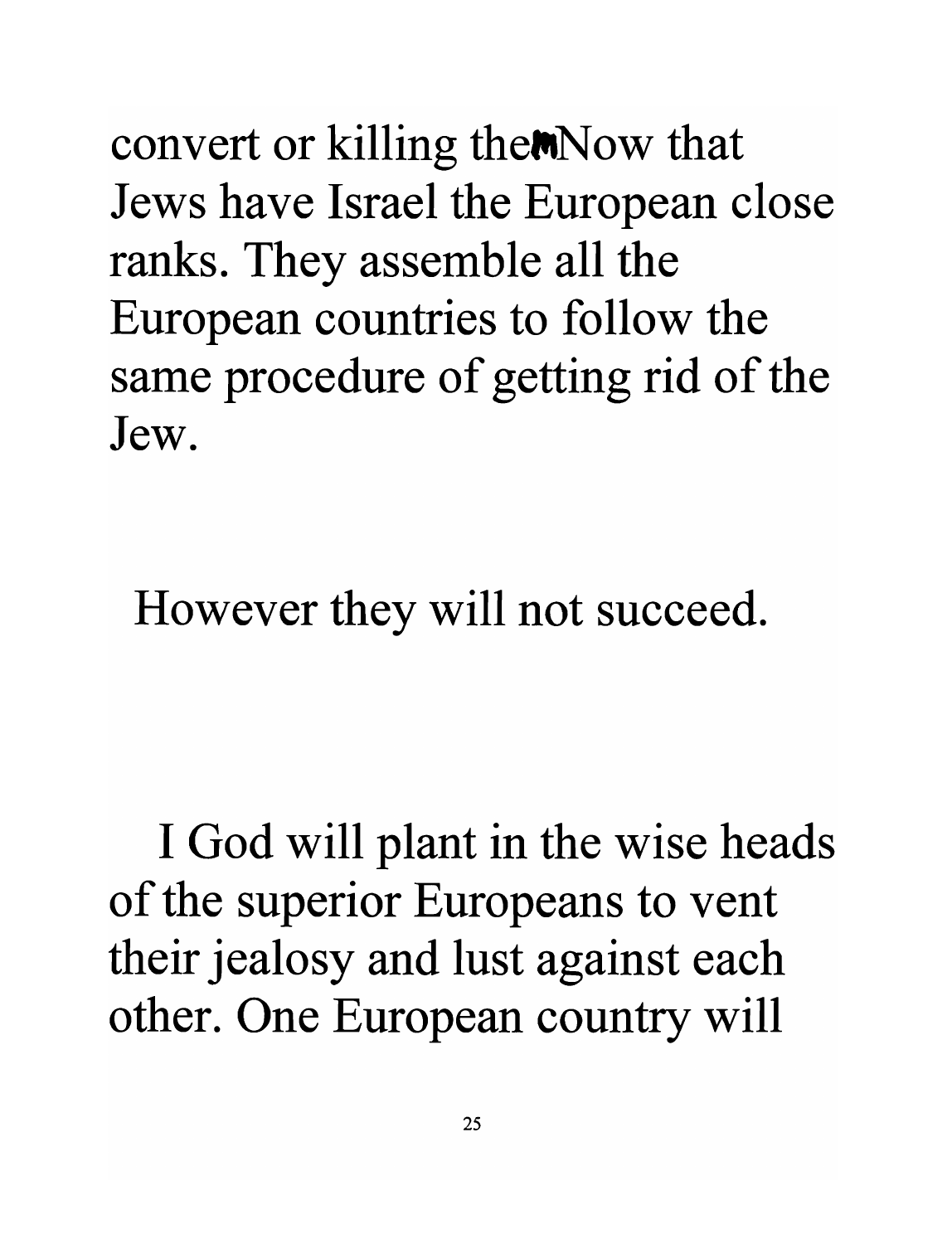attack another .

European hate each other more than thay hate the Jew.

Religion is merely an excuse for the hatred.

Hatred of Catholics for Protestants and vice versa. Harred of Christian for Muslim and vice versa is merely an excuse to steal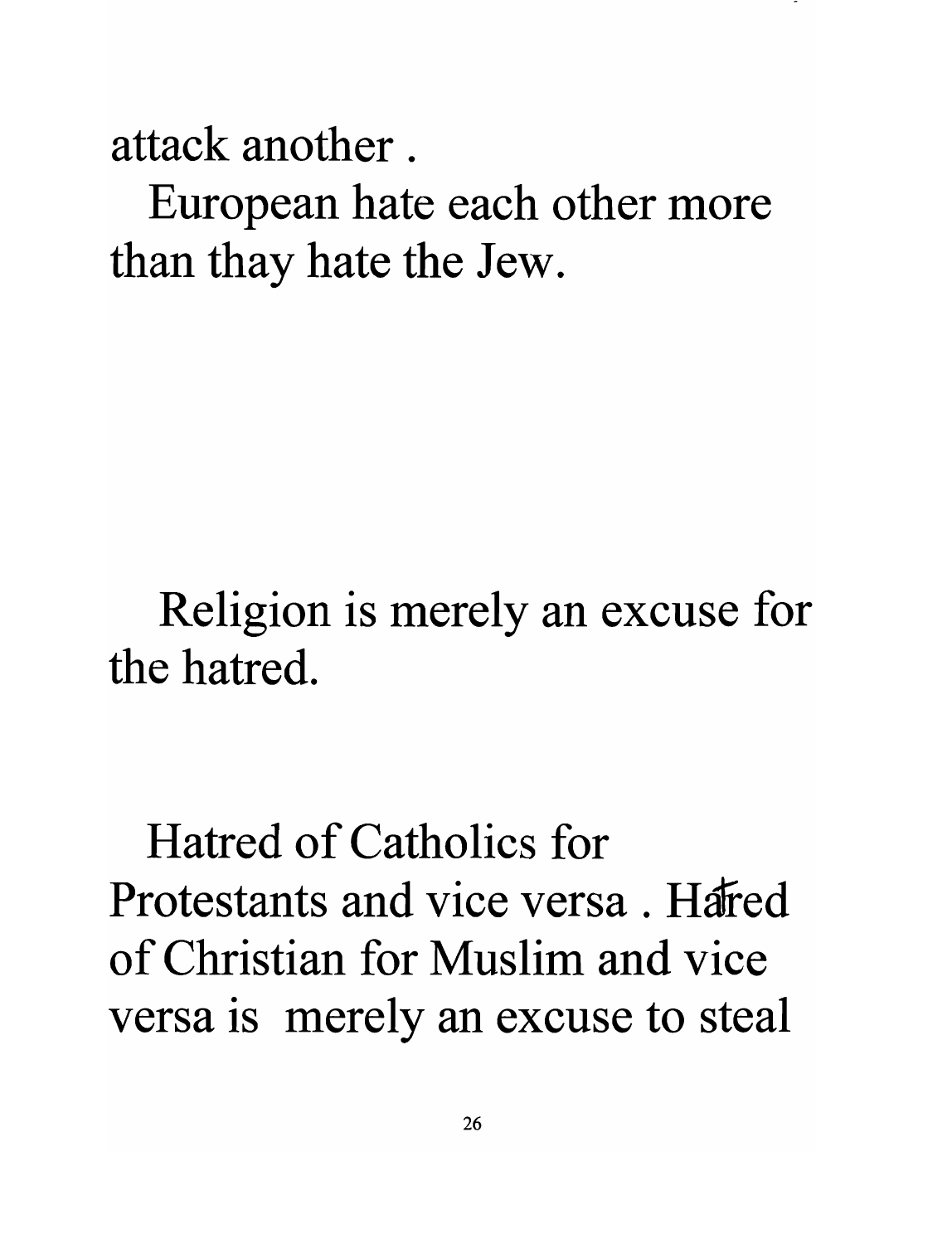rape and kill.

The same reality existed during the Crusades; during the wars of the Roman Catholics against Eastern Catholics; Catholics against Protestants; Germany and the Axis against England and France and USA in the first and second World War.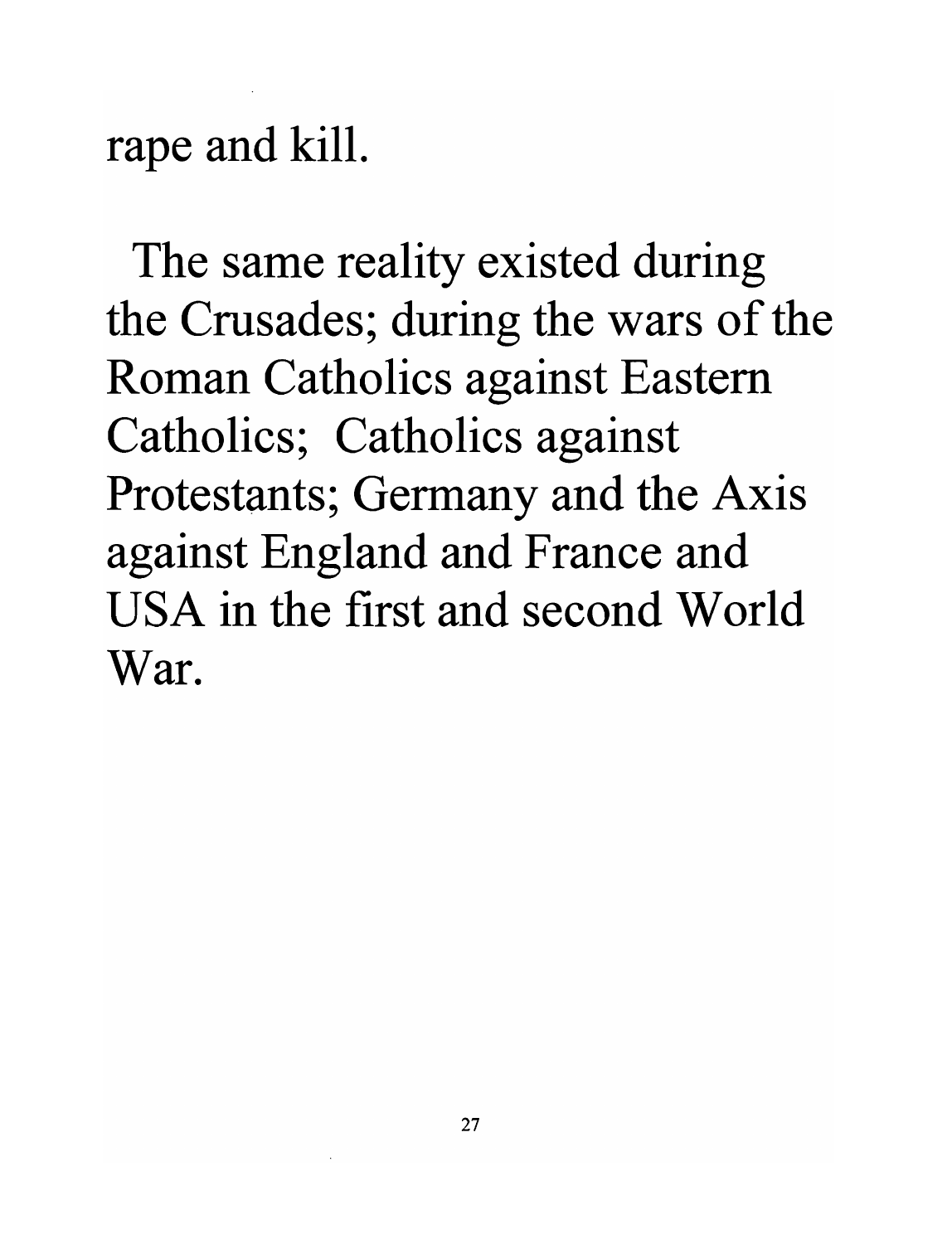What is the driving force? It is lust and disregard of basic God given morality not to steal another's land property real and personal. Not to steal another's wife husband ; not to steal another's life .

It is the Europeans who are the sole villain .

That is the reason that I God decree that all of Israel belongs only to the Jews not to the Palestinians or any Arab what ever he calls himself.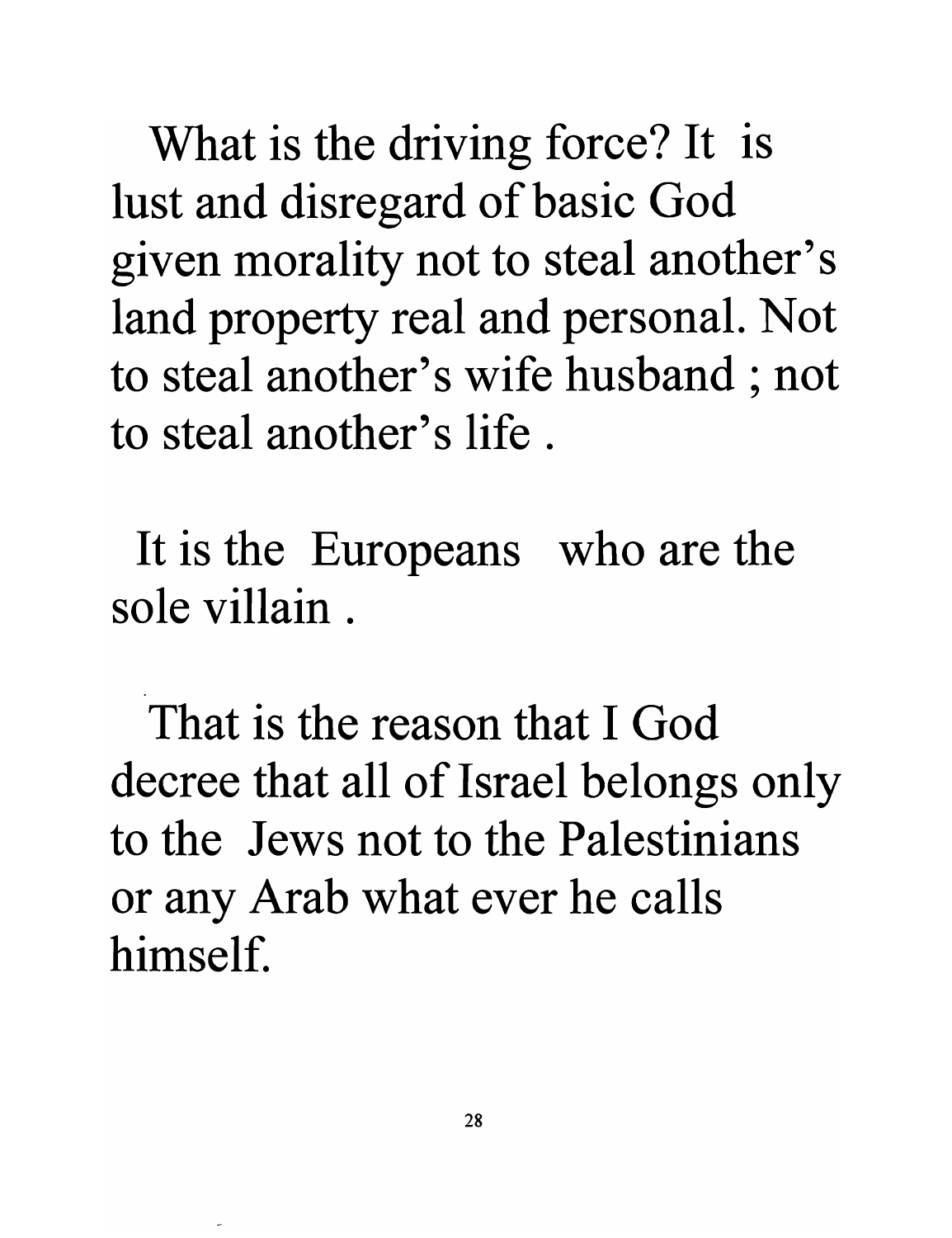In the last 20 years since 1993 when the Oslo Agreements have been signed by Israel with the Palestinians the Europeans have contributed over 7 billion Euros for the Palestinians. This money has been misused for propaganda purposes to incite the Palestinians and other Arabs to hate Jews incite them to murder Jews.

Get rid of all Europeans projects. Outlaw all financial transactions between European Governments or private charitable organizations to finance Palestinian projects or to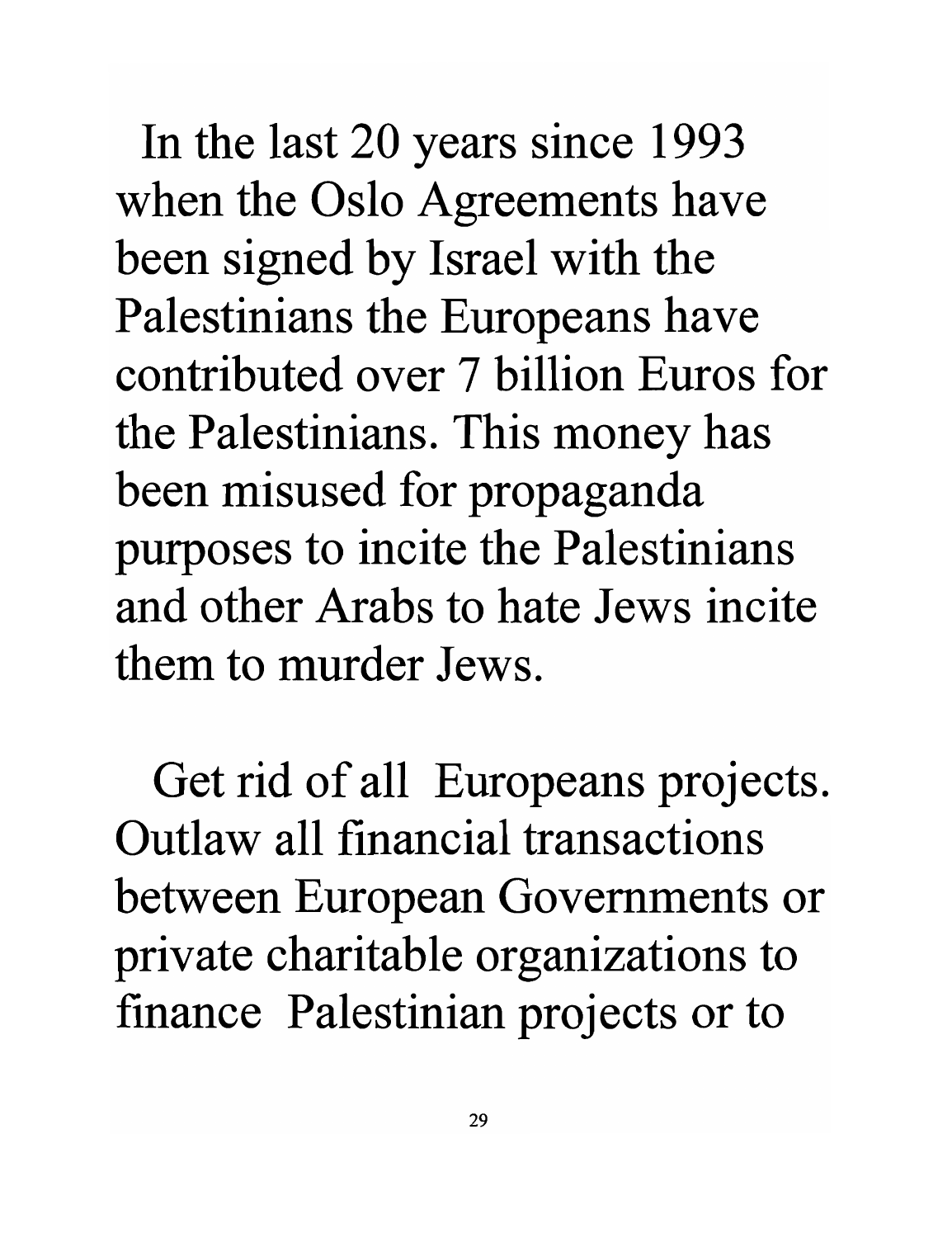#### pay Palestinian salaries.

Outlaw any British training of Palestinian police and army.

Make it a crime punishable by imprisonment of anY organization Arab or Jew to receive any money or any assistance from Europeans.

The European BDS boycott divestment and sanctions targeting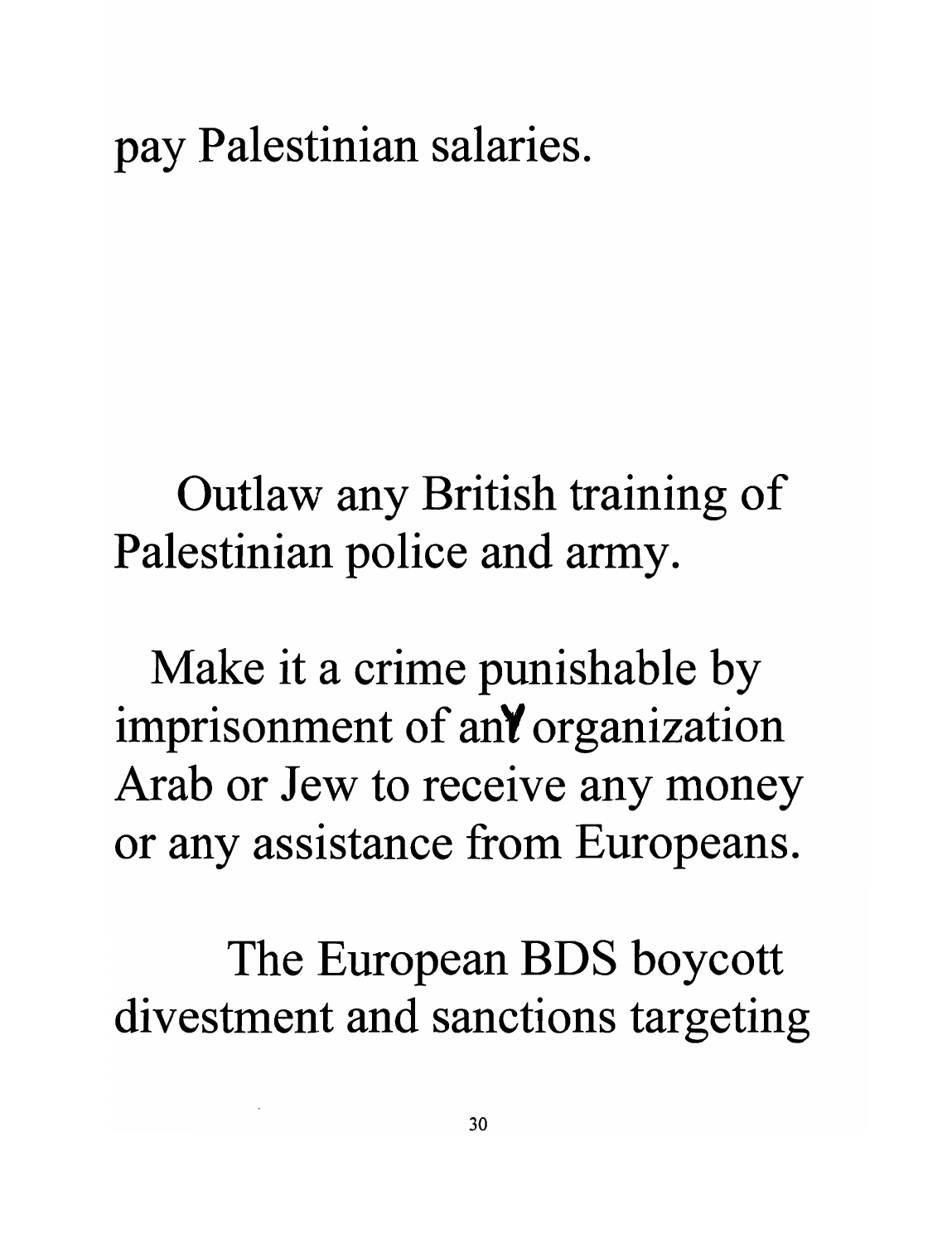Jews living in historical Israel should be extended by Israel to ban all aid reaching any Palestinians anywhere in historical and new IsraeL

Get rid of the Europeans and we will solve the problem with all the **A**rabs and the non existent Palestinians.

I Netzech Isreal lo Ishaker 1 Eternal of Israel does not lie . It is my decree that all of Biblical historical and new Israel is for the Jews.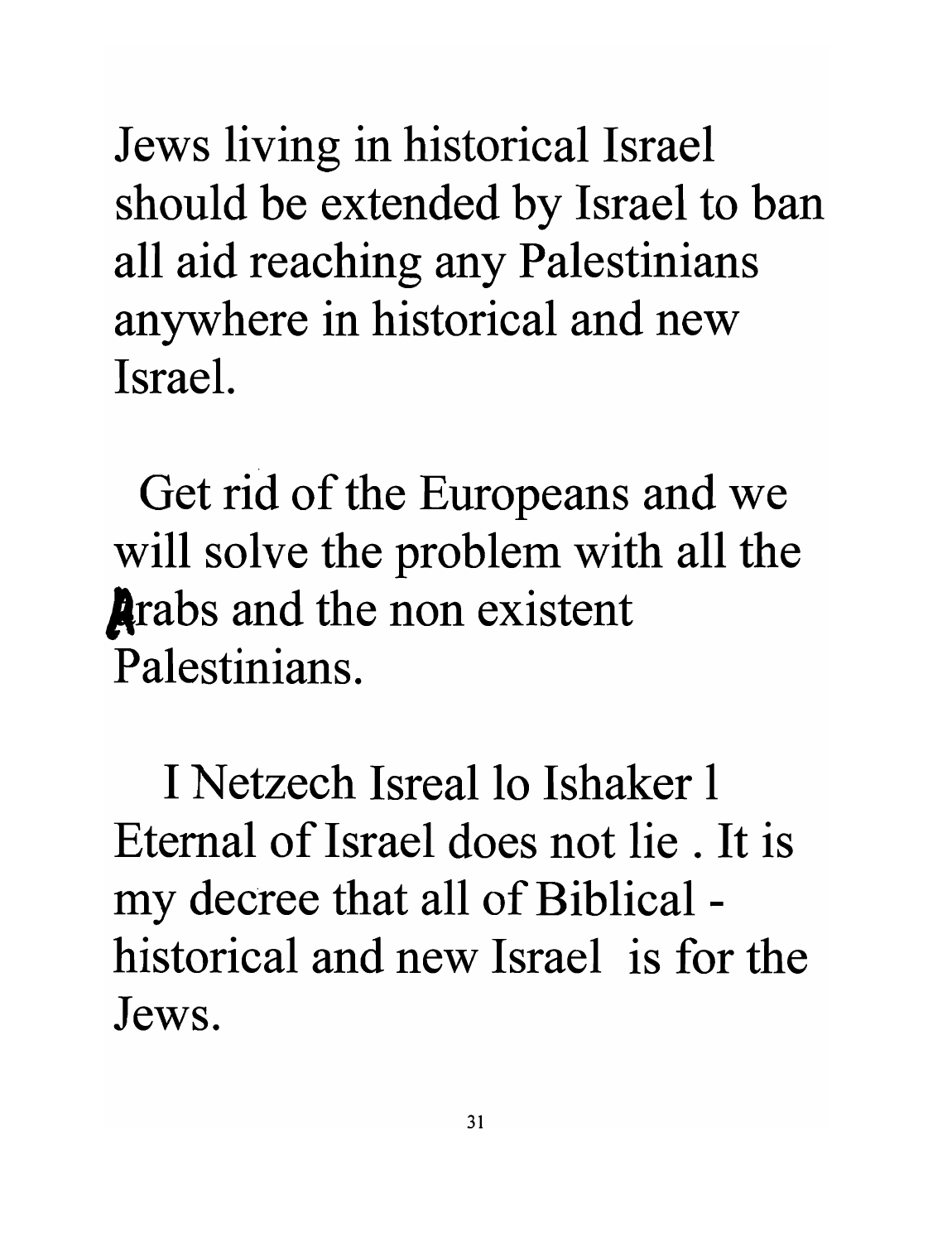Any negotiations led by Americans is to implement my will. I am God and that is my decree.

Let Jordan Egypt Lebanon grant citizenship to any Arab living presently in Eretz Israel. He *Ishe*  can remain but they will be citizens of an Arab country, not of Israel. He she can not vote in the national Israeli elections.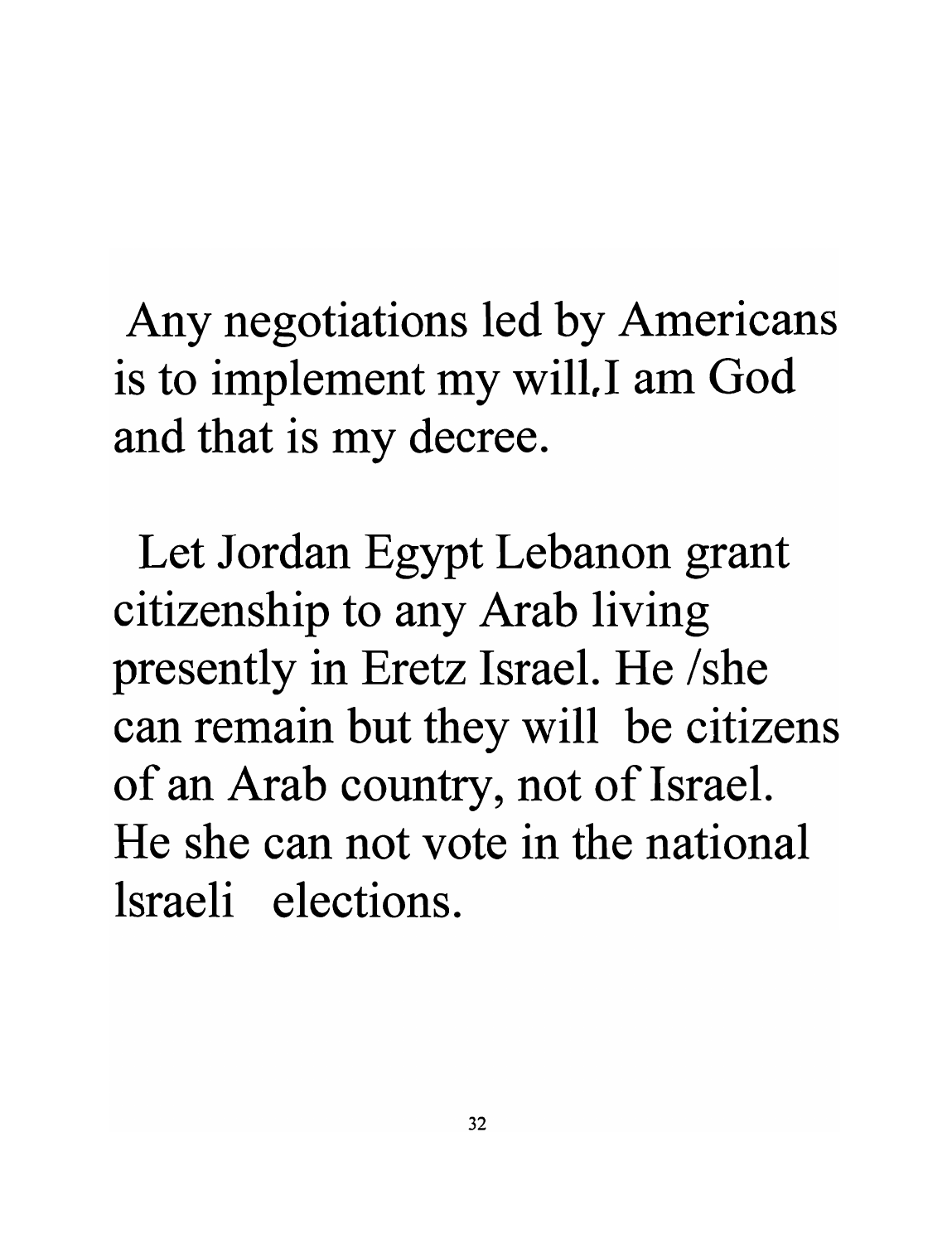That is all that the peace conference is to decide.

If the Arabs do not want to do this, fine. We will let the status quo remain. Israel will annex area C A B and settle them with 3 million Jews . We will out number the Palestinians.

The Europeans can do nothing to the Jews. If they increase their boycotts and sanctions Israel will tum the tables on them. Israel will not permit any Arab living in Israel to receive one euro . All the help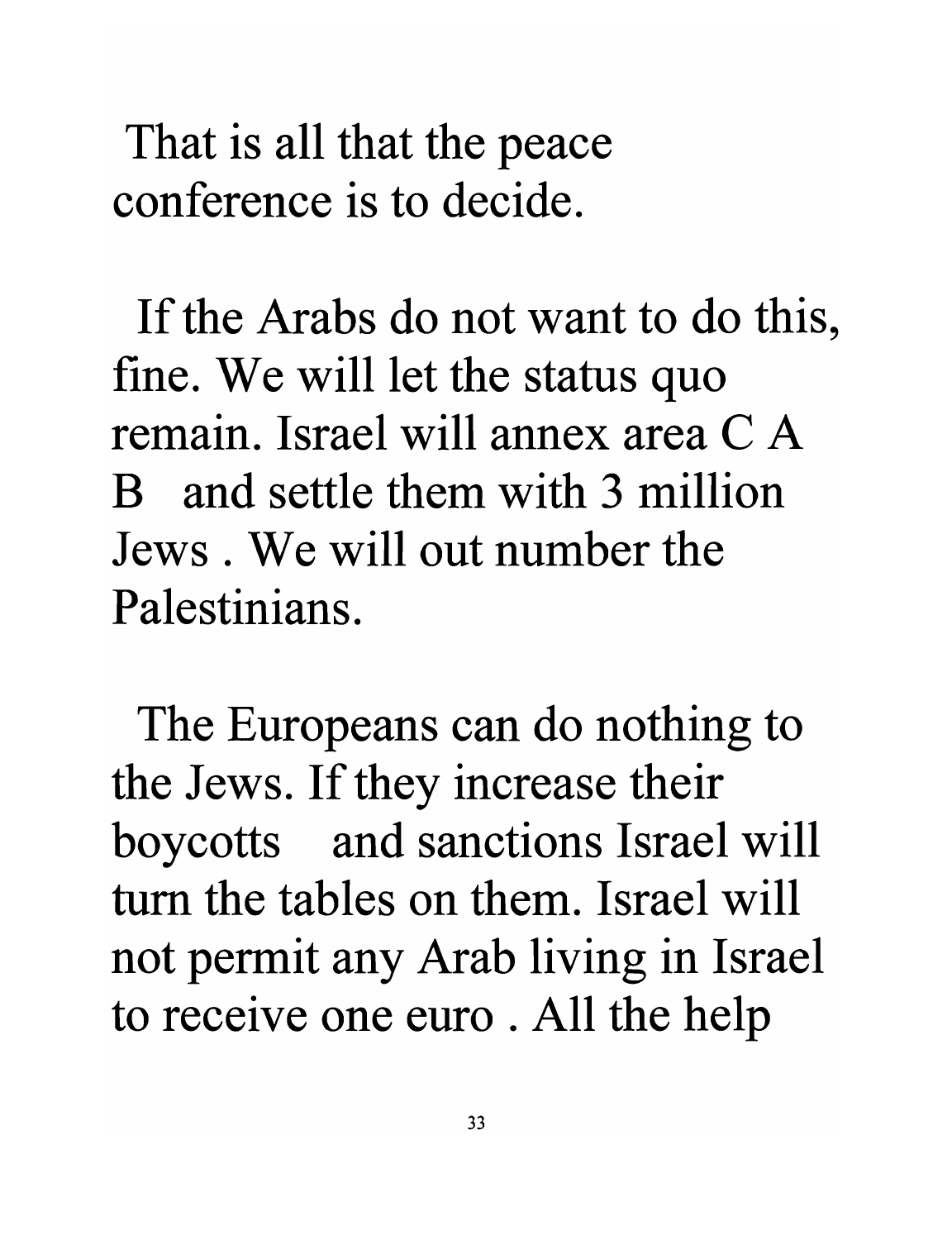the Europeans are giving to the Arabs will come to a standstill. Israel will freeze the transfer of moneys to the Palestinians. Israel will take over areas a b and C. The Palestinian authority will come to an end. Israel will conquer Gaza .

Israel will administer both territories. Corruption will come to an end. The Arabs will become self sufficient. Incitement will come to an end.

And peace will return to Israel. the Europeans will be  $s$ ty mied.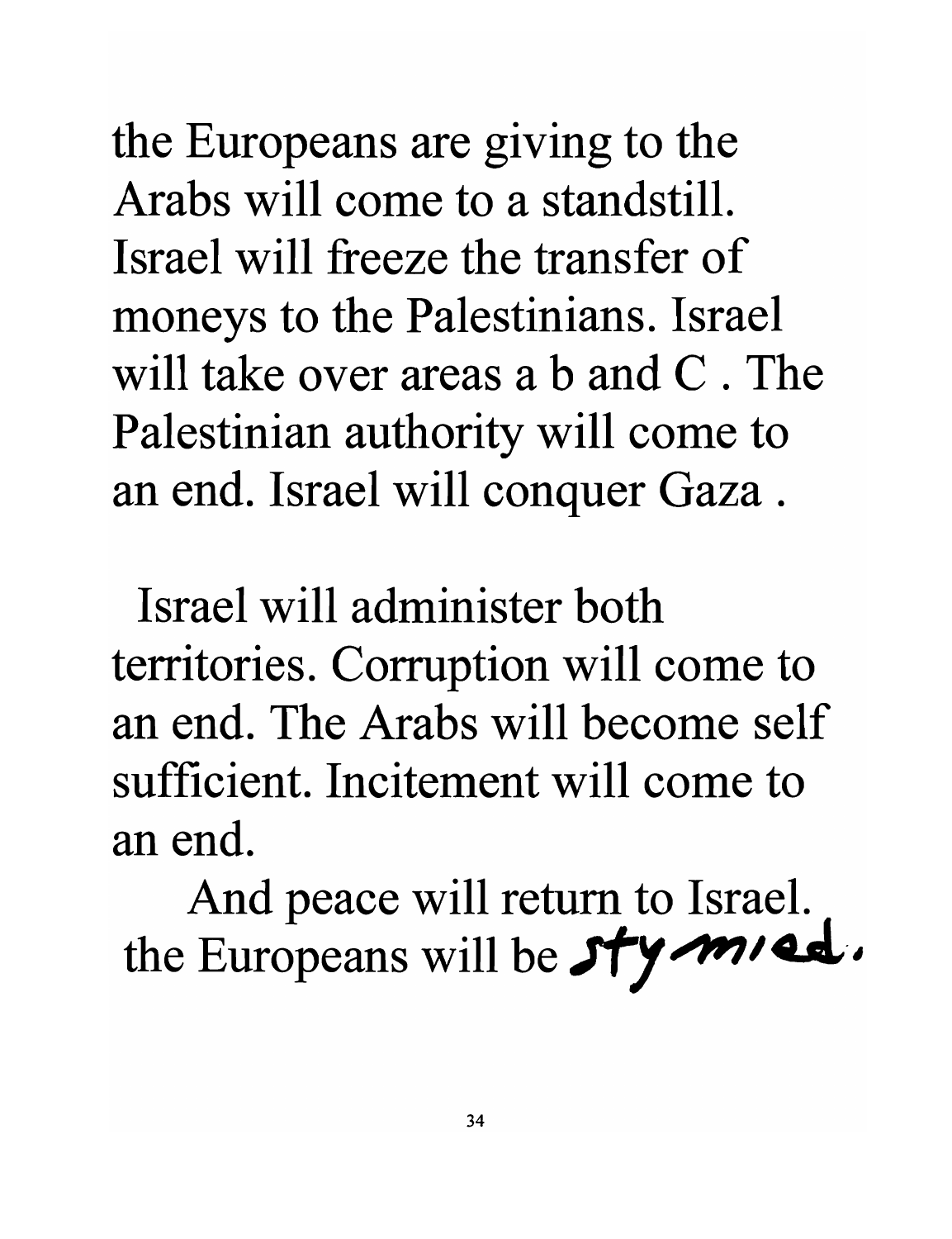The hell with what the Europeans think and want. They dream about killing all the Jews. They will be killed. I God will see to that . The Muslims will kill them.

Iran will develop a delivery system and will attach atomic bombs and will wipe out London and Paris.

In Syria today the country is being fragmented along tribal lines. The Kurds will carve out a portion of Syria for an independent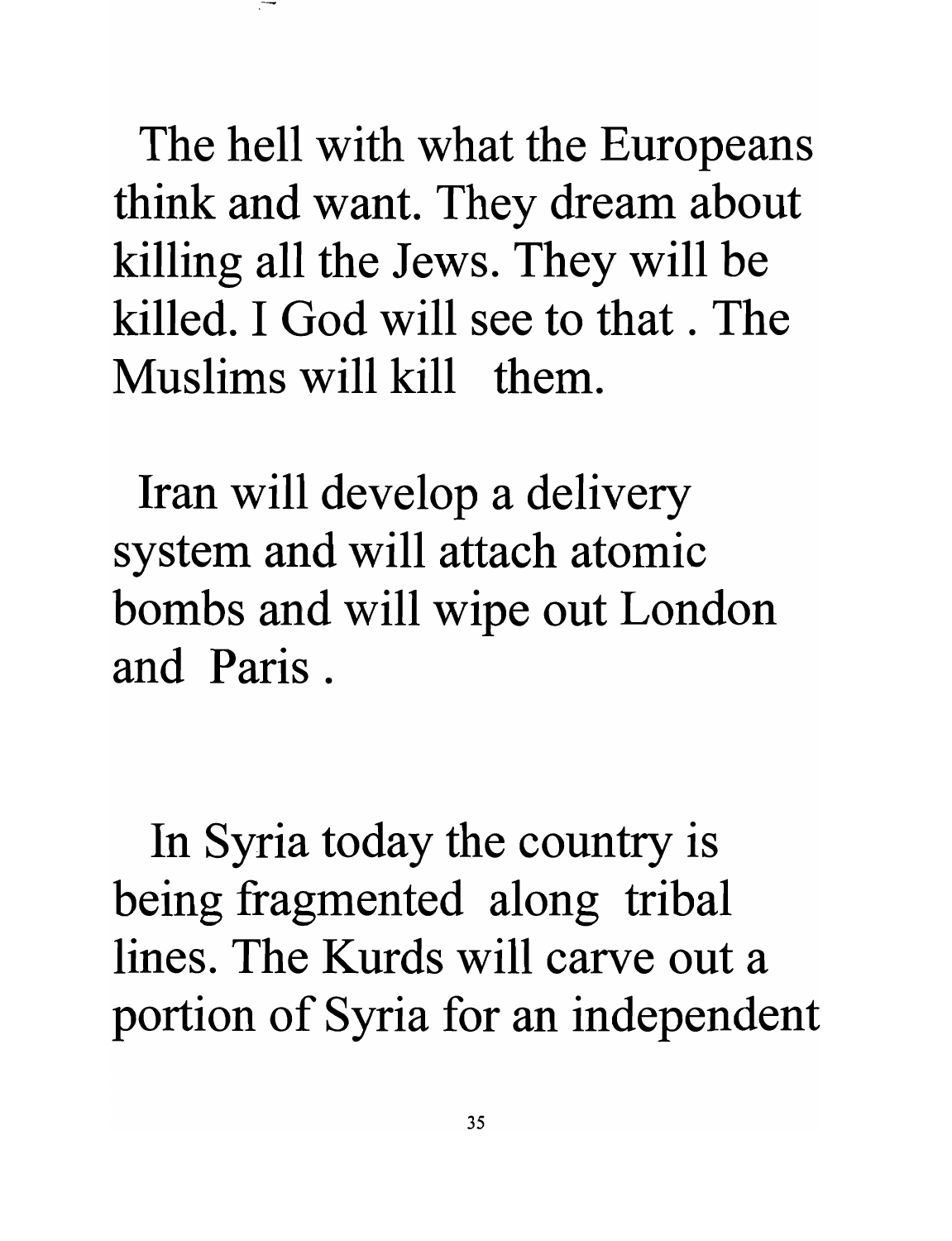Kurdsistal. The Kurds in Iraq are doing the same. The Kurds in Turkey are doing the same. All three Kurdish entities will form an independent Kurdistan. This will be done in spite and because of the opposition of the Europeans.

The Sunnis in Iraq Syria and Lebanon will unite and form an other independent nation.

The Sunnis will be killing the Shiites and vice versa. Both Sunnis and Shiites will unite to kill the Europeans. They will be so busy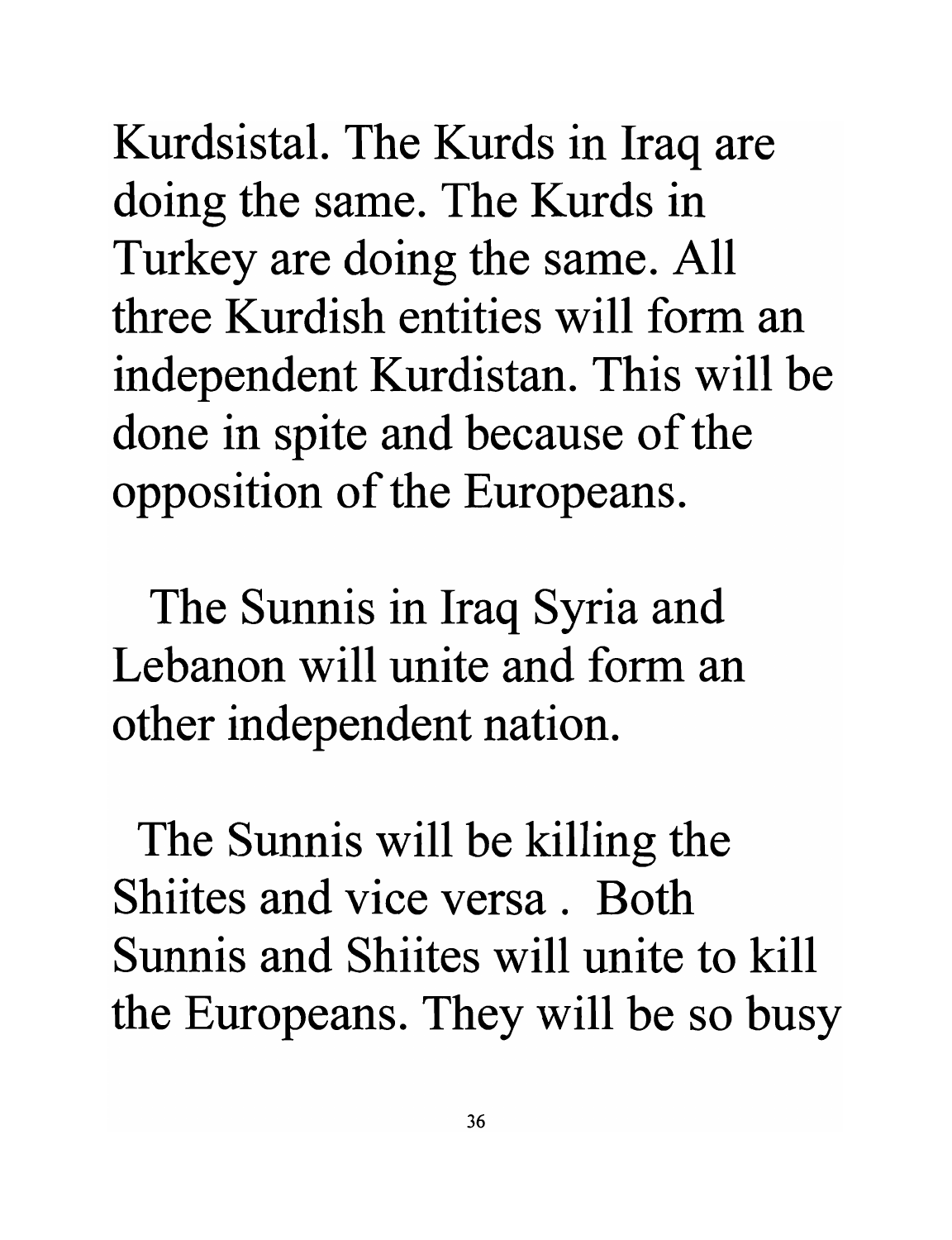killing each other that they will not have any time to deal with the Jews.

Meanwhile I God will have the Europeans kill each other as in the good old days. And Sholom al Yisroel and Jews will experience peace. Just like in ancient Egypt one of the plagues was darkness for the Egyptians while Jews enjoyed light. So too the Europeans will experience payback and darkness.